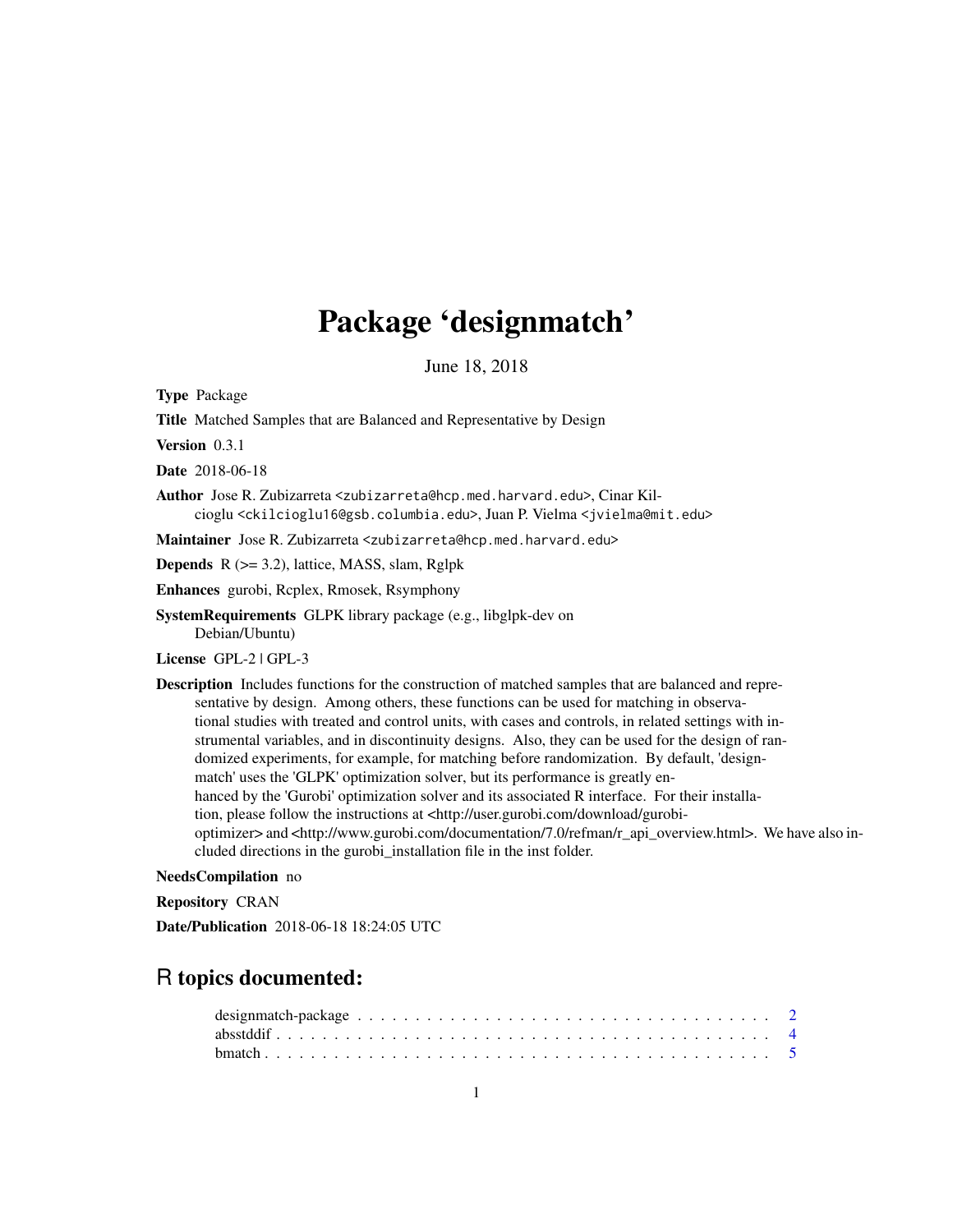<span id="page-1-0"></span>

| Index | 37 |
|-------|----|
|       |    |
|       |    |
|       |    |
|       |    |
|       |    |
|       |    |
|       |    |
|       |    |
|       |    |
|       |    |
|       |    |

designmatch-package *Optimal Matched Design of Randomized Experiments and Observational Studies*

# Description

designmatch includes two functions for the construction of matched samples that are balanced and representative by design. These two functions are bmatch and nmatch for bipartite and nonbipartite matching, respectively. Both functions include options for directly balancing means, higher order moments, and distributions of the observed covariates. In both bmatch and nmatch, an integer programming (IP) problem is solved. This IP problem either minimizes the total sum of covariate distances between matched units, maximizes the total number of matched units, or optimizes a combination of the two, subject to matching and covariate balancing constraints. In order to solve these problems, four different optimization solvers can be used: CPLEX, GLPK, Gurobi, and Symphony. By default, both bmatch and nmatch solve a relaxation of these integer programs using GLPK, which runs quickly but may violate to some extent some of the balancing constraints. If the user wants to solve for an exact solution of the program, we strongly recommend using either CPLEX or Gurobi, which are much faster but require a license (free for academic users) and special installation (see the installation instructions). Between the two, Gurobi is considerably easier to install. Among others, designmatch can be used for matching in treatment-control as well as case-control observational studies; observational studies with instrumental variables and discontinuity designs; and for the design of randomized experiments, for example for matching before randomization. The package also includes functions for assessing covariate balance in the matched samples.

# Details

| Package: | designmatch     |
|----------|-----------------|
| Type:    | Package         |
| Version: | 0.2             |
| Date:    | 2016-08-09      |
| License: | $GPL-2$ $GPL-3$ |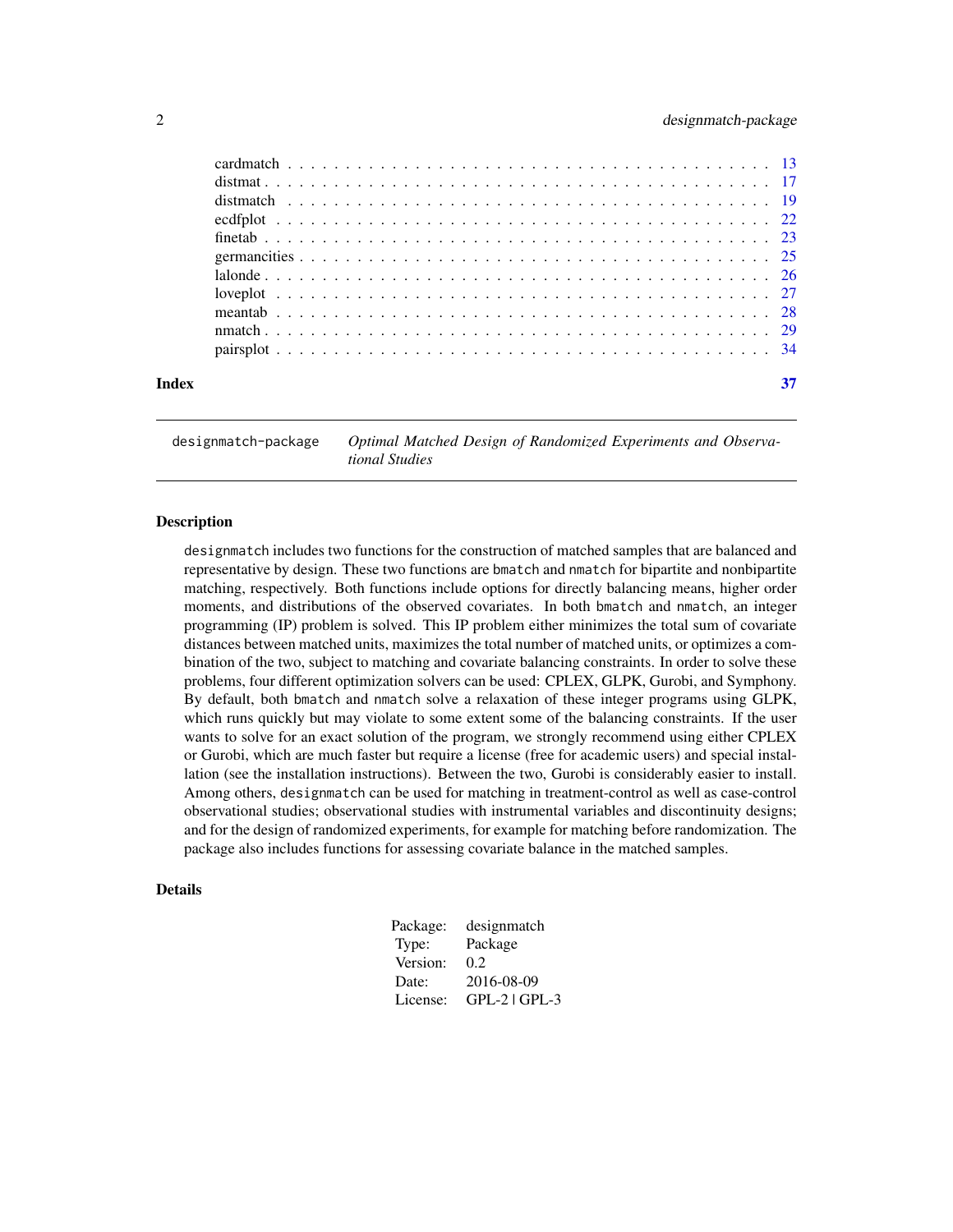# Author(s)

Jose R. Zubizarreta <zubizarreta@hcp.med.harvard.edu>, Cinar Kilcioglu <ckilcioglu16@gsb.columbia.edu>.

Maintainer: Jose R. Zubizarreta <zubizarreta@hcp.med.harvard.edu>, Cinar Kilcioglu <ckilcioglu16@gsb.columbia.edu>.

# References

Greevy, R., Lu, B., Silber, J. H., and Rosenbaum, P. R. (2004), "Optimal Multivariate Matching Before Randomization," *Biostatistics*, 5, 263-275.

Hsu. J., Zubizarreta, J. R., Small, D. S., and Rosenbaum, P. R. (2015), "Strong Control of the Family-Wise Error Rate in Observational Studies that Discover Effect Modification by Exploratory Methods," *Biometrika*, 102, 767-782.

Keele, L., Titiunik, R., and Zubizarreta, J. R., (2015), "Enhancing a Geographic Regression Discontinuity Design Through Matching to Estimate the Effect of Ballot Initiatives on Voter Turnout," *Journal of the Royal Statistical Society: Series A*, 178, 223-239.

Kilcioglu, C., and Zubizarreta, J. R., (2016), "Maximizing the Information Content of a Balanced Matched Sample in a Study of the Economic Performance of Green Buildings," working paper.

Lu, B., Greevy, R., Xu, X., and Beck C. (2011), "Optimal Nonbipartite Matching and its Statistical Applications," *The American Statistician*, 65, 21-30.

Rosenbaum, P. R. (2010), *Design of Observational Studies*, Springer.

Rosenbaum, P. R. (2012), "Optimal Matching of an Optimally Chosen Subset in Observa- tional studies," *Journal of Computational and Graphical Statistics*, 21, 57-71.

Yang, D., Small, D., Silber, J. H., and Rosenbaum, P. R. (2012), "Optimal Matching With Minimal Deviation From Fine Balance in a Study of Obesity and Surgical Outcomes," *Biometrics*, 68, 628- 636.

Yang. F., Zubizarreta, J. R., Small, D. S., Lorch, S. A., and Rosenbaum, P. R. (2014), "Dissonant Conclusions When Testing the Validity of an Instrumental Variable," *The American Statistician*, 68, 253-263.

Zou, J., and Zubizarreta, J. R., (2015) "Covariate Balanced Restricted Randomization: Optimal Designs, Exact Tests, and Asymptotic Results," working paper.

Zubizarreta, J. R., Reinke, C. E., Kelz, R. R., Silber, J. H., and Rosenbaum, P. R. (2011), "Matching for Several Sparse Nominal Variables in a Case-Control Study of Readmission Following Surgery," *The American Statistician*, 65, 229-238.

Zubizarreta, J. R. (2012), "Using Mixed Integer Programming for Matching in an Observational Study of Kidney Failure after Surgery," *Journal of the American Statistical Association*, 107, 1360- 1371.

Zubizarreta, J. R., Paredes, R. D., and Rosenbaum, P. R. (2014), "Matching for Balance, Pairing for Heterogeneity in an Observational Study of the Effectiveness of For-profit and Not-for-profit High Schools in Chile," *Annals of Applied Statistics*, 8, 204-231.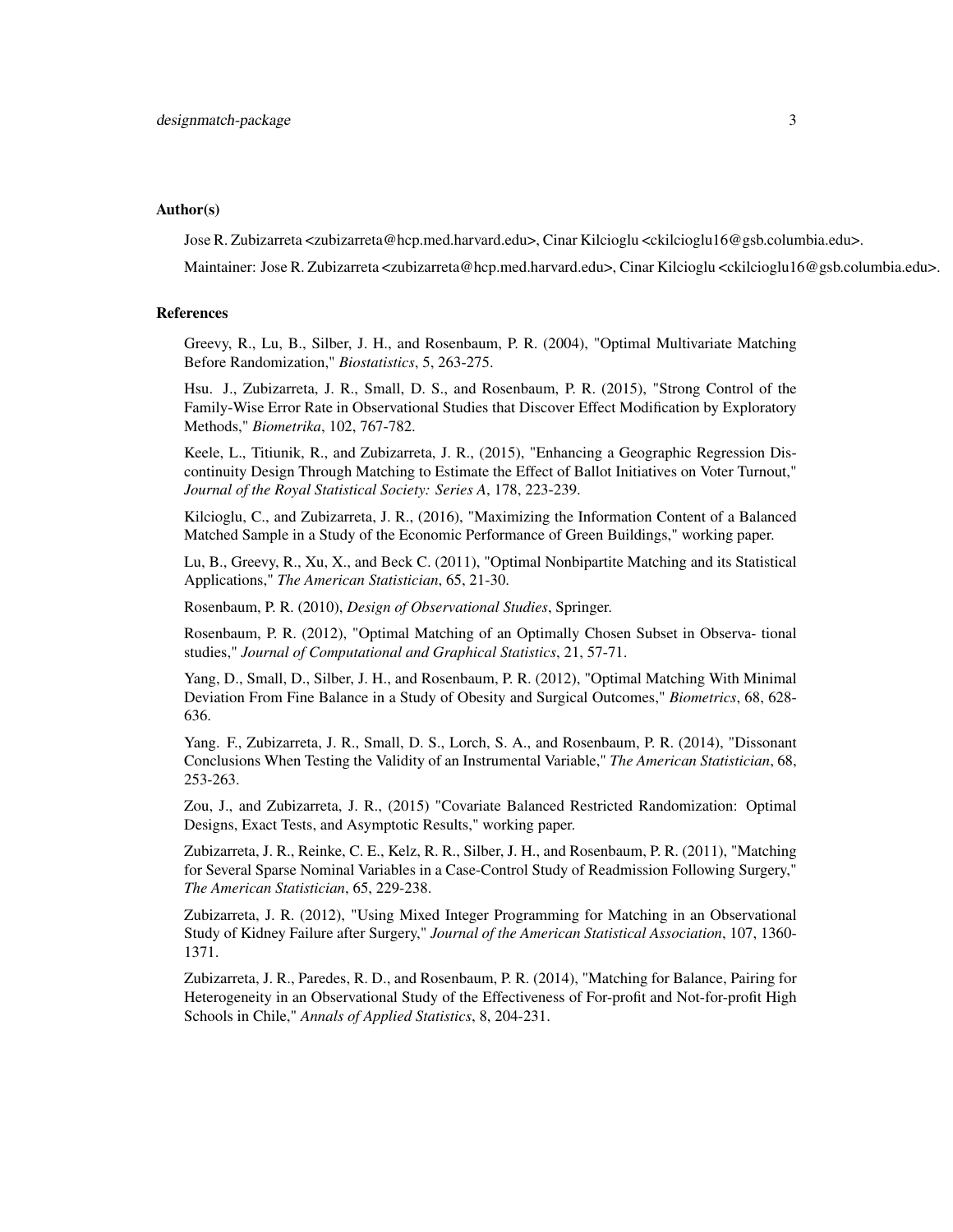<span id="page-3-0"></span>Function for calculating absolute differences in means between the covariates in the treatment and control groups in terms of the original units of the covariates. Here, the absolute differences in means are normalized by the simple average of the treated and control standard deviations before matching (see Rosenbaum and Rubin 1985 for details).

## Usage

absstddif(X\_mat, t\_ind, std\_dif)

# Arguments

| X mat   | matrix of covariates: a matrix of covariates used to build the rank-based Maha-<br>lanobis distance matrix.      |
|---------|------------------------------------------------------------------------------------------------------------------|
| t ind   | treatment indicator: a vector of zeros and ones indicating treatment $(1 = \text{treated})$ ;<br>$0 =$ control). |
| std dif | standardized differences: a scalar determining the number of absolute standard-<br>ized differences.             |

# Value

A vector that can be used with the mom, near and far options of bmatch and nmatch.

# Author(s)

Jose R. Zubizarreta <zubizarreta@hcp.med.harvard.edu>, Cinar Kilcioglu <ckilcioglu16@gsb.columbia.edu>.

# References

Rosenbaum, P. R., and Rubin, D. B. (1985), "Constructing a Control Group by Multivariate Matched Sampling Methods that Incorporate the Propensity Score," *The American Statistician*, 39, 33-38.

# Examples

```
# Load and attach data
data(lalonde)
attach(lalonde)
# Treatment indicator
```

```
t ind = treatment
```

```
# Constrain differences in means to be at most .05 standard deviations apart
mom_covs = cbind(age, education, black, hispanic, married, nodegree, re74, re75)
mom_tols = absstddif(mom_covs, t_ind, .05)
```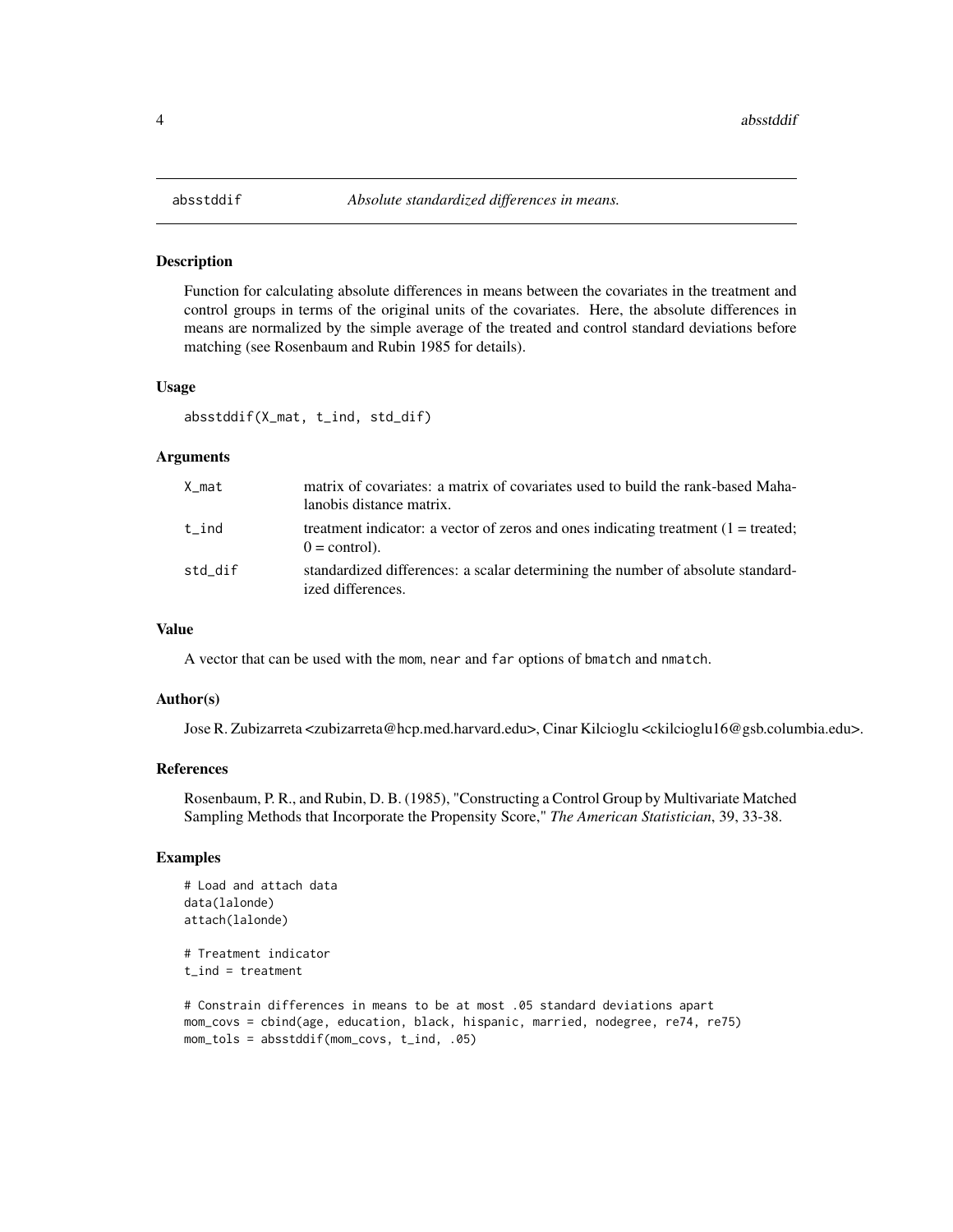<span id="page-4-0"></span>

Function for optimal bipartite matching in observational studies that directly balances the observed covariates. bmatch allows the user to enforce different forms of covariate balance in the matched samples such as moment balance (e.g., of means, variances and correlations), distributional balance (e.g., fine balance, near-fine balance, strength-*k* balancing) and exact matching. In observational studies where an instrumental variable is available, bmatch can be used to handle weak instruments and strengthen them by means of the far options (see Yang et al. 2014 for an example). bmatch can also be used in discontinuity designs by matching units in a neighborhood of the discontinuity (see Keele et al. 2015 for details). In any of these settings, bmatch either minimizes the total sum of covariate distances between matched units, maximizes the total number of matched units, or optimizes a combination of the two, subject to matching, covariate balancing, and representativeness constraints (see the examples below).

# Usage

```
bmatch(t_ind, dist_mat = NULL, subset_weight = NULL, n_controls = 1,
       total_groups = NULL, mom = NULL, ks = NULL, exact = NULL,
       near_exact = NULL, fine = NULL, near_fine = NULL, near = NULL,
       far = NULL, solver = NULL)
```
# Arguments

| $t$ _ind      | treatment indicator: a vector of zeros and ones indicating treatment $(1 = \text{treated})$ ;<br>$0 =$ control). Please note that the data needs to be sorted in decreasing order<br>according to this treatment indicator.                                                                                                                                                                                                            |
|---------------|----------------------------------------------------------------------------------------------------------------------------------------------------------------------------------------------------------------------------------------------------------------------------------------------------------------------------------------------------------------------------------------------------------------------------------------|
| dist_mat      | distance matrix: a matrix of positive distances between treated units (rows) and<br>controls (columns). If $dist_m$ = NULL and subset_weight = 1, then bmatch<br>will solve the cardinality matching problem in Zubizarreta et al. (2014).                                                                                                                                                                                             |
| subset_weight | subset matching weight: a scalar that regulates the trade-off between the total<br>sum of distances between matched pairs and the total number of matched pairs.<br>The larger subset_weight, the more importance will be given to the the total<br>number of matched pairs relative to the total sum of distances between matched<br>pairs. See Rosenbaum (2012) and Zubizarreta et al. (2013) for a discussion of<br>this parameter. |
|               | If subset_weight = $NULL$ , then bmatch will match all the treated observations,<br>provided it exists a feasible solution.                                                                                                                                                                                                                                                                                                            |
|               | If subset_weight = 1 and dist_mat = $NULL$ , then bmatch will solve the<br>cardinality matching problem in Zubizarreta et al. (2014).                                                                                                                                                                                                                                                                                                  |
| n_controls    | number of controls: a scalar defining the number of controls to be matched with<br>a fixed rate to each treated unit. The default is $n_{\text{controls}} = 1$ , i.e. pair<br>matching.                                                                                                                                                                                                                                                |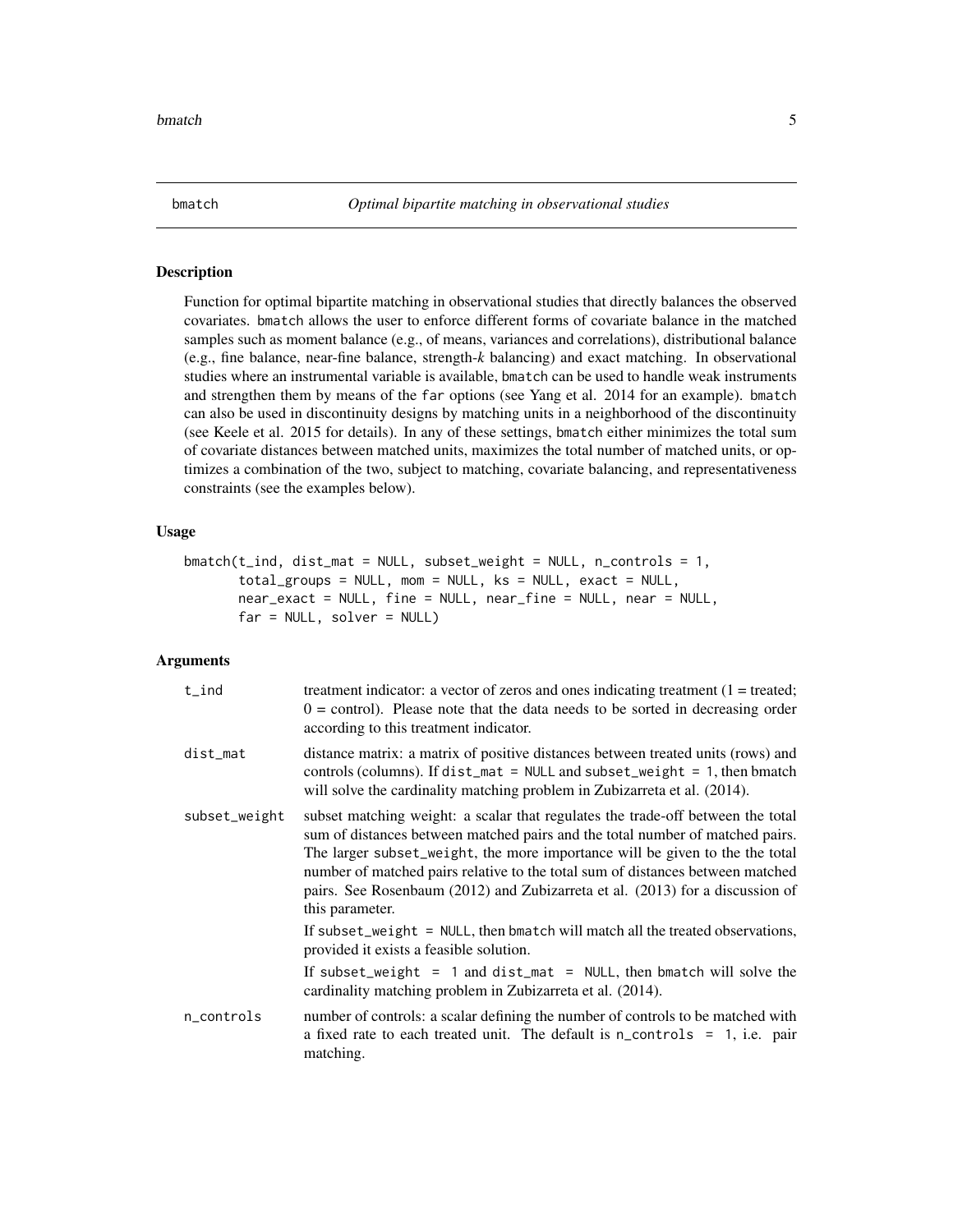| total_groups | total number of matched pairs: a scalar specifying the number of matched pairs |
|--------------|--------------------------------------------------------------------------------|
|              | to be obtained. If total_groups = NULL, then no specific number of matched     |
|              | pairs is required before matching.                                             |

mom moment balance parameters: a list with three arguments,

 $mom = list(covs = mom\_covs, tols = mom\_tols, targets = mom\_targest).$ mom\_covs is a matrix where each column is a covariate whose mean is to be balanced. mom\_tols is a vector of tolerances for the maximum difference in means for the covariates in mom\_covs. mom\_targets is a vector of target moments (e.g., means) of a distribution to be approximated by matched sampling. mom\_targets is optional, but if mom\_covs is specified then mom\_tols needs to be specified too. If mom\_targets is NULL, then bmatch will match treated and control units so that covariates in mom\_covs differ at most by mom\_tols. If mom\_targets is specified, then bmatch will match treated and control units so that each matched group differs at most by mom\_tols units from the respective moments in mom\_targets. As a result, the matched groups will differ at most mom\_tols  $\star$  2 from each other. Under certain assumptions, mom\_targets can be used for constructing a representative matched sample. The lengths of mom\_tols and mom\_target have to be equal to the number of columns of mom\_covs. Note that the columns of mom\_covs can be transformations of the original covariates to balance higher order single-dimensional moments like variances and skewness, and multidimensional moments such as correlations (Zubizarreta 2012).

ks Kolmogorov-Smirnov balance parameters: a list with three objects,

 $ks = list(covs = ks\_covs, n\_grid = ks_n\_grid, tols = ks\_tols).$ ks\_covs is a matrix where each column is a covariate whose difference in a coarsened version of the Kolmogorov-Smirnov statistic between treated units and matched controls is to be constrained. ks\_n\_grid is scalar defining the number of equispaced grid points for calculating the Kolmogorov-Smirnov statistic between the distributions of the treated units and matched controls for the covariates in ks\_covs. The defaul is ks\_n\_grid = 10 for the deciles of the empirical cumulative distribution functions of the treated units for the covariate in question. ks\_tols is a vector of tolerances for the maximum differences in means for the covariates defined in ks\_covs. Note that the length of ks\_tols has to be equal to the number of columns of ks\_covs.

exact Exact matching parameters: a list with one argument,  $exact = list(covs = exact_covs)$ , where exact\_covs is a matrix where each column is a nominal covariate for exact matching. near\_exact Near-exact matching parameters: a list with two objects, near\_exact = list(covs = near\_exact\_covs, devs = near\_exact\_devs).

near\_exact\_covs are the near-exact matching covariates; specifically, a matrix where each column is a nominal covariate for near-exact matching. near\_exact\_devs are the maximum deviations from near-exact matching: a vector of scalars defining the maximum deviation allowed from exact matching for the covariates defined in near\_exact\_covs. Note that the length of near\_exact\_devs has to be equal to the number of columns of near\_exact\_covs. For detailed expositions of near-exact matching, see section 9.2 of Rosenbaum (2010) and Zubizarreta et al. (2011).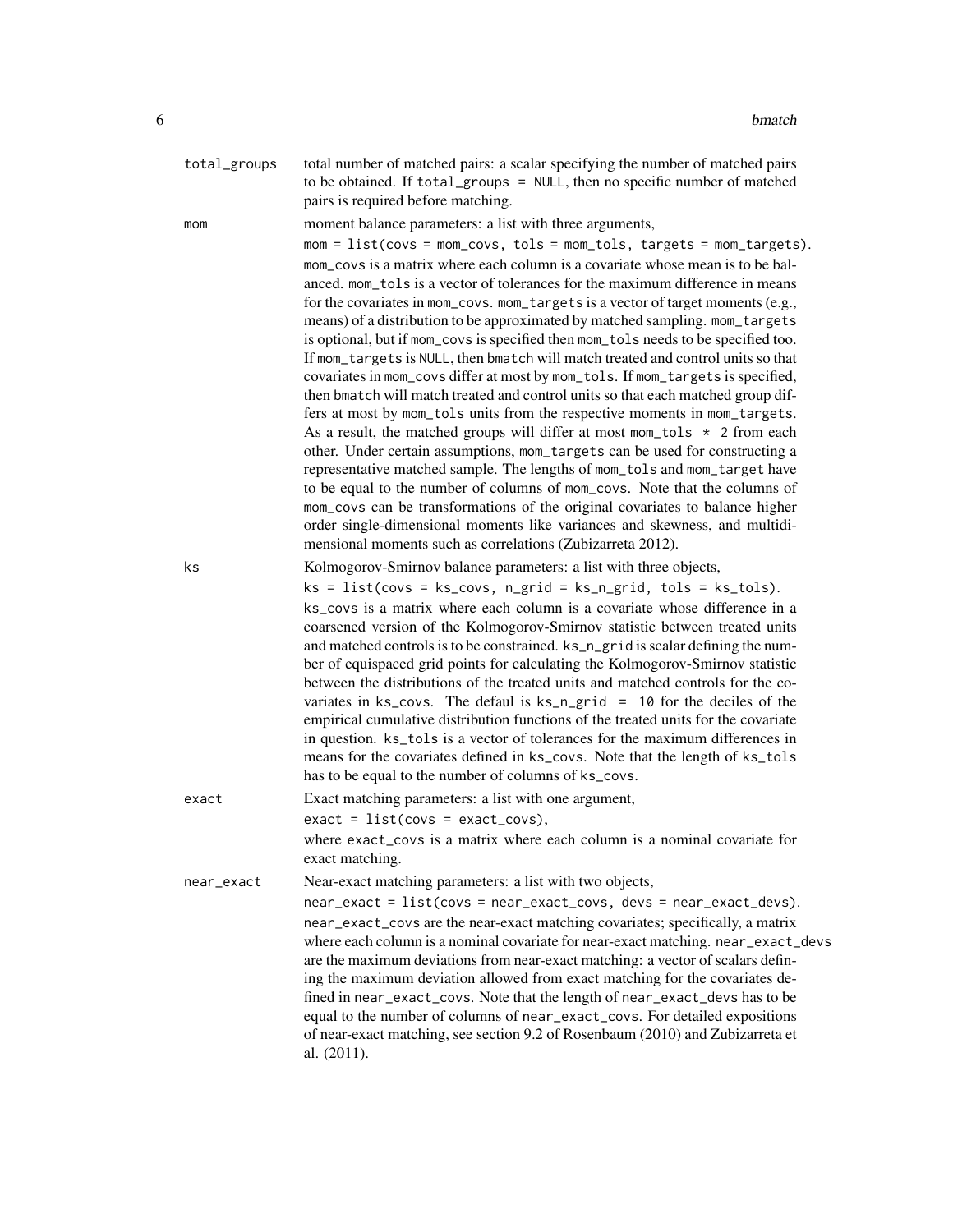#### bmatch 7 and 3 and 3 and 3 and 3 and 3 and 3 and 3 and 3 and 3 and 3 and 3 and 3 and 3 and 3 and 3 and 3 and 3 and 3 and 3 and 3 and 3 and 3 and 3 and 3 and 3 and 3 and 3 and 3 and 3 and 3 and 3 and 3 and 3 and 3 and 3 and

| fine      | Fine balance parameters: a list with one argument,                                                                                                                                                                                                                                                                                                                                                                                                                                                                                                                                                                                                                                                            |
|-----------|---------------------------------------------------------------------------------------------------------------------------------------------------------------------------------------------------------------------------------------------------------------------------------------------------------------------------------------------------------------------------------------------------------------------------------------------------------------------------------------------------------------------------------------------------------------------------------------------------------------------------------------------------------------------------------------------------------------|
|           | $fine = list(covs = fine_covs),$                                                                                                                                                                                                                                                                                                                                                                                                                                                                                                                                                                                                                                                                              |
|           | where fine_covs is a matrix where each column is a nominal covariate for fine<br>balance. Fine balance enforces exact distributional balance on nominal covari-<br>ates, but without constraining treated and control units to be matched within<br>each category of each nominal covariate as in exact matching. See chapter 10 of<br>Rosenbaum (2010) for details.                                                                                                                                                                                                                                                                                                                                          |
| near_fine | Near-fine balance parameters: a list with two objects,                                                                                                                                                                                                                                                                                                                                                                                                                                                                                                                                                                                                                                                        |
|           | $near\_fine = list(covs = near\_fine\_covs, devs = near\_fine\_devs).$                                                                                                                                                                                                                                                                                                                                                                                                                                                                                                                                                                                                                                        |
|           | near_fine_covs is a matrix where each column is a nominal covariate for near-<br>fine matching. near_fine_devs is a vector of scalars defining the maximum<br>deviation allowed from fine balance for the covariates in near_fine_covs. Note<br>that the length of near_fine_devs has to be equal to the number of columns of<br>near_fine_covs. See Yang et al. (2012) for a description of near-fine balance.                                                                                                                                                                                                                                                                                               |
| near      | Near matching parameters: a list with three objects,                                                                                                                                                                                                                                                                                                                                                                                                                                                                                                                                                                                                                                                          |
|           | $near = list(covs = near_covs, pairs = near_pairs, groups = near_groups).$                                                                                                                                                                                                                                                                                                                                                                                                                                                                                                                                                                                                                                    |
|           | near_covs is a matrix where each column is a variable for near matching.<br>near_pairs is a vector determining the maximum distance between individ-<br>ual matched pairs for each variable in near_covs. near_groups is a vector<br>determining the maximum average distance between matched groups (in aggre-<br>gate) for each covariate in near_covs. If near_covs is specified, then either<br>near_pairs, near_covs or both must be specified as well, and the length of<br>near_pairs and/or near_groups has to be equal to the number of columns of<br>near_covs. The near options can be useful for matching within a window of a<br>discontinuity (see Keele et al. 2015 for details).              |
| far       | Far matching parameters: a list with three objects,                                                                                                                                                                                                                                                                                                                                                                                                                                                                                                                                                                                                                                                           |
|           | $far = list(covs = far_covs, pairs = far_pairs, groups = far_groups).$                                                                                                                                                                                                                                                                                                                                                                                                                                                                                                                                                                                                                                        |
|           | far_covs is a matrix where each column is a variable (a covariate or an instru-<br>mental variable) for far matching. far_pairs is a vector determining the min-<br>imum distance between units in a matched pair for each variable in far_covs,<br>and far_groups is a vector defining the minimum average (aggregate) dis-<br>tance between matched groups for each variable in far_covs. If far_covs<br>is specified, then either far_pairs, far_covs, or both, must be specified, and<br>the length of far_pairs and/or far_groups has to be equal to the number of<br>columns of far_covs. See Yang et al. (2014) for strengthening an instrumental<br>variable via far matching in a bipartite setting. |
| solver    | Optimization solver parameters: a list with four objects,                                                                                                                                                                                                                                                                                                                                                                                                                                                                                                                                                                                                                                                     |
|           | solver = list(name = name, t_max = t_max, approximate = 1, round_cplex = $0$ ,<br>$trace_cplex = 0$ ).                                                                                                                                                                                                                                                                                                                                                                                                                                                                                                                                                                                                        |
|           | solver is a string that determines the optimization solver to be used. The op-<br>tions are: cplex, glpk, gurobi and symphony. The default solver is glpk with<br>approximate $= 1$ , so that by default an approximate solution is found (see<br>approximate below). For an exact solution, we strongly recommend using<br>cplex or gurobi as they are much faster than the other solvers, but they do<br>require a license (free for academics, but not for people outside universities).                                                                                                                                                                                                                   |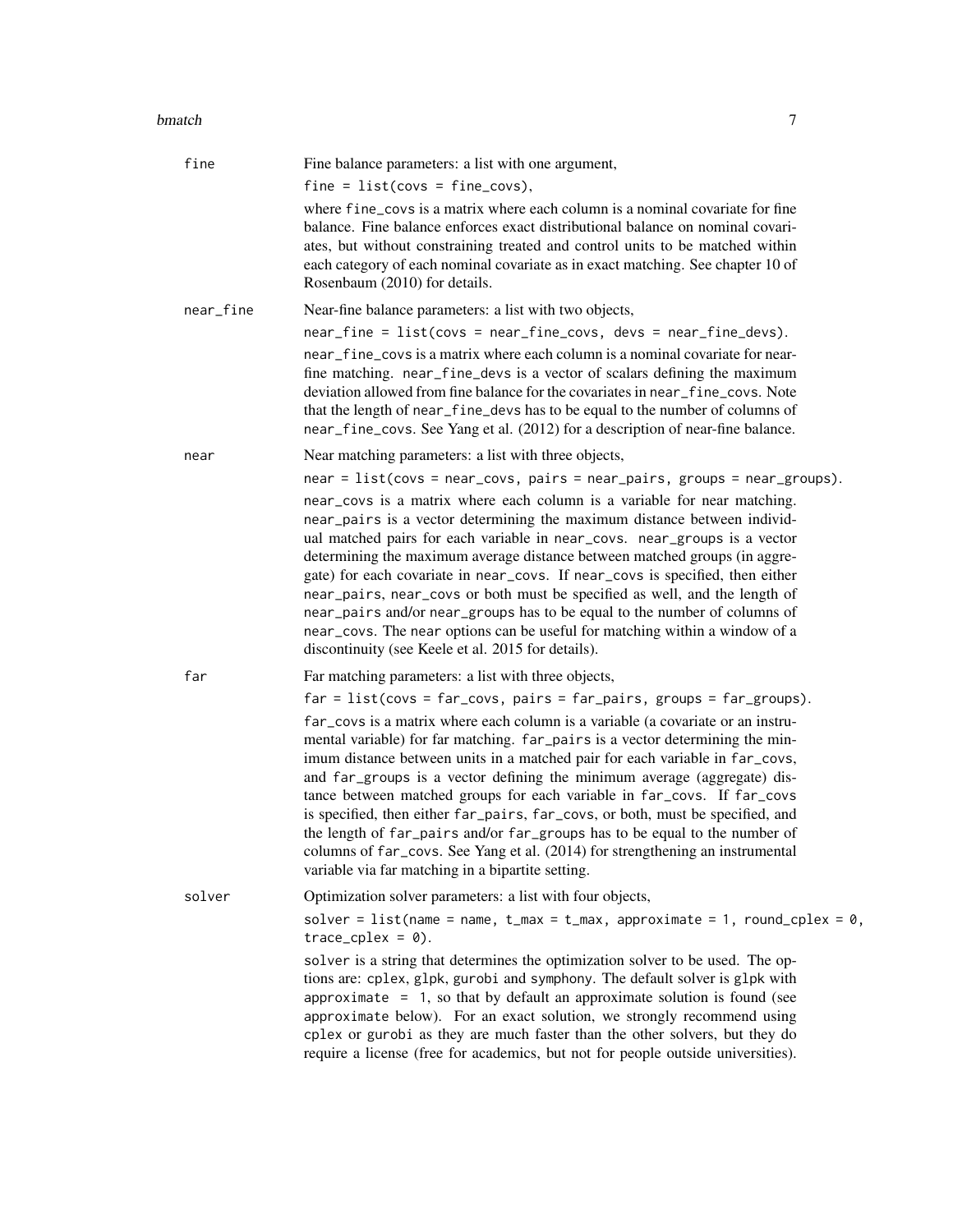Between cplex and gurobi, note that installing the R interface for gurobi is much simpler.

t\_max is a scalar with the maximum time limit for finding the matches. This option is specific to cplex and gurobi. If the optimal matches are not found within this time limit, a partial, suboptimal solution is given.

approximate is a scalar that determines the method of solution. If approximate  $= 1$ (the default), an approximate solution is found via a relaxation of the original integer program. This method of solution is faster than approximate =  $\theta$ , but some balancing constraints may be violated to some extent. This option works only with  $n_{\text{controls}} = 1$ , i.e. pair matching.

round\_cplex is binary specific to cplex. round\_cplex = 1 ensures that the solution found is integral by rounding and all the constraints are exactly statisfied; round\_cplex =  $\theta$  (the default) encodes there is no rounding which may return slightly infeasible integer solutions.

trace is a binary specific to cplex and gurobi. trace = 1 turns the optimizer output on. The default is trace =  $\theta$ .

# Value

A list containing the optimal solution, with the following objects:

| obj_total    | value of the objective function at the optimum;                                    |
|--------------|------------------------------------------------------------------------------------|
| obj_dist_mat | value of the total sum of distances term of the objective function at the optimum; |
| t_id         | indexes of the matched controls at the optimum;                                    |
| $c$ _id      | indexes of the matched controls at the optimum;                                    |
| group_id     | matched pairs or groups at the optimum;                                            |
| time         | time elapsed to find the optimal solution.                                         |

# Author(s)

Jose R. Zubizarreta <zubizarreta@hcp.med.harvard.edu>, Cinar Kilcioglu <ckilcioglu16@gsb.columbia.edu>.

# References

Keele, L., Titiunik, R., and Zubizarreta, J. R., (2015), "Enhancing a Geographic Regression Discontinuity Design Through Matching to Estimate the Effect of Ballot Initiatives on Voter Turnout," *Journal of the Royal Statistical Society: Series A*, 178, 223-239.

Rosenbaum, P. R. (2010), *Design of Observational Studies*, Springer.

Rosenbaum, P. R. (2012), "Optimal Matching of an Optimally Chosen Subset in Observa- tional studies," *Journal of Computational and Graphical Statistics*, 21, 57-71.

Yang, D., Small, D., Silber, J. H., and Rosenbaum, P. R. (2012), "Optimal Matching With Minimal Deviation From Fine Balance in a Study of Obesity and Surgical Outcomes," *Biometrics*, 68, 628- 36.

Yang. F., Zubizarreta, J. R., Small, D. S., Lorch, S. A., and Rosenbaum, P. R. (2014), "Dissonant Conclusions When Testing the Validity of an Instrumental Variable," *The American Statistician*, 68, 253-263.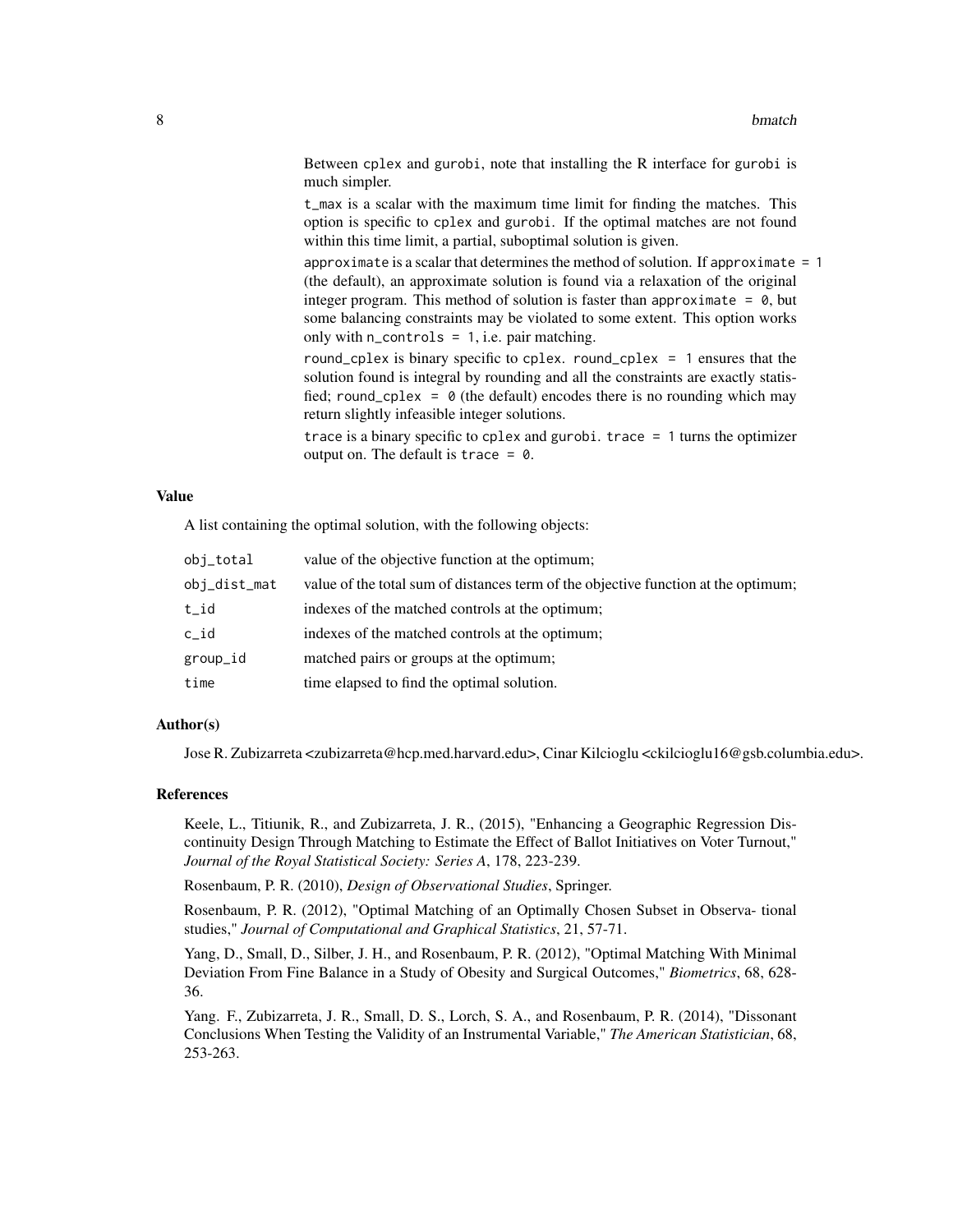### bmatch 9

Zubizarreta, J. R., Reinke, C. E., Kelz, R. R., Silber, J. H., and Rosenbaum, P. R. (2011), "Matching for Several Sparse Nominal Variables in a Case-Control Study of Readmission Following Surgery," *The American Statistician*, 65, 229-238.

Zubizarreta, J. R. (2012), "Using Mixed Integer Programming for Matching in an Observational Study of Kidney Failure after Surgery," *Journal of the American Statistical Association*, 107, 1360- 1371.

Zubizarreta, J. R., Paredes, R. D., and Rosenbaum, P. R. (2014), "Matching for Balance, Pairing for Heterogeneity in an Observational Study of the Effectiveness of For-profit and Not-for-profit High Schools in Chile," *Annals of Applied Statistics*, 8, 204-231.

# See Also

sensitivitymv, sensitivitymw.

# Examples

```
# Load, sort, and attach data
data(lalonde)
lalonde = lalonde[order(lalonde$treatment, decreasing = TRUE), ]
attach(lalonde)
```

```
#################################
# Example 1: cardinality matching
#################################
```

```
# Cardinality matching finds the largest matched sample of pairs that meets balance
# requirements. Here the balance requirements are mean balance, fine balance and
# exact matching for different covariates. The solver used is glpk with the
# approximate option.
# Treatment indicator; note that the data needs to be sorted in decreasing order
# according to this treatment indicator
```

```
t_ind = treatment
t_ind
# Distance matrix
```
dist\_mat = NULL

```
# Subset matching weight
subset<sub>-weight = 1</sub>
```

```
# Moment balance: constrain differences in means to be at most .05 standard deviations apart
mom_covs = cbind(age, education, black, hispanic, married, nodegree, re74, re75)
mom_tols = round(absstddif(mom_covs, t_ind, .05), 2)
mom = list(covs = mom\_covs, tols = mom\_tols)
```

```
# Fine balance
fine_covs = cbind(black, hispanic, married, nodegree)
fine = list(covs = fine_covs)
```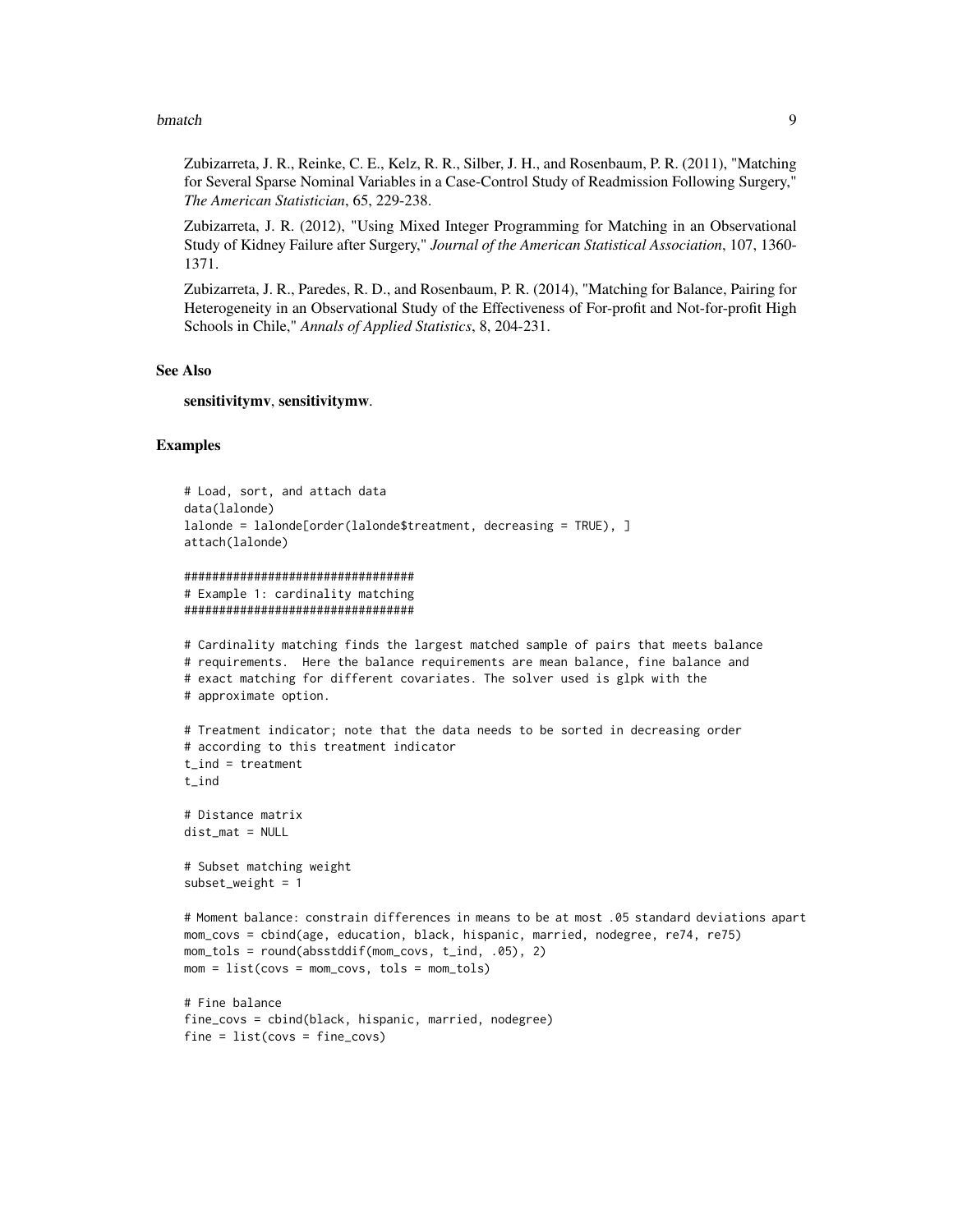#### 10 bmatch

```
# Exact matching
exact_covs = cbind(black)
exact = list(covs = exact_covs)
# Solver options
t_{max} = 60*5solver = "glpk"
approximate = 1solver = list(name = solver, t_max = t_max, approximate = approximate,round_cplex = 0, trace = 0)
# Match
out = bmatch(t\_ind = t\_ind, dist\_mat = dist\_mat, subset\_weight = subset\_weight,mom = mom, fine = fine, exact = exact, solver = solver)# Indices of the treated units and matched controls
t_id = out$t_idc_id = out$c_id
# Time
out$time/60
# Matched group identifier (who is matched to whom)
out$group_id
# Assess mean balance
meantab(mom_covs, t_ind, t_id, c_id)
# Assess fine balance (note here we are getting an approximate solution)
for (i in 1:ncol(fine_covs)) {
print(finetab(fine_covs[, i], t_id, c_id))
}
# Assess exact matching balance
table(exact_covs[t_id]==exact_covs[c_id])
## Uncomment the following examples
##################################
## Example 2: minimum distance matching
##################################
## The goal here is to minimize the total of distances between matched pairs. In
## this example there are no covariate balance requirements. Again, the solver
## used is glpk with the approximate option
## Treatment indicator
#t_ind = treatment
## Matrix of covariates
#X_mat = cbind(age, education, black, hispanic, married, nodegree, re74, re75)
## Distance matrix
```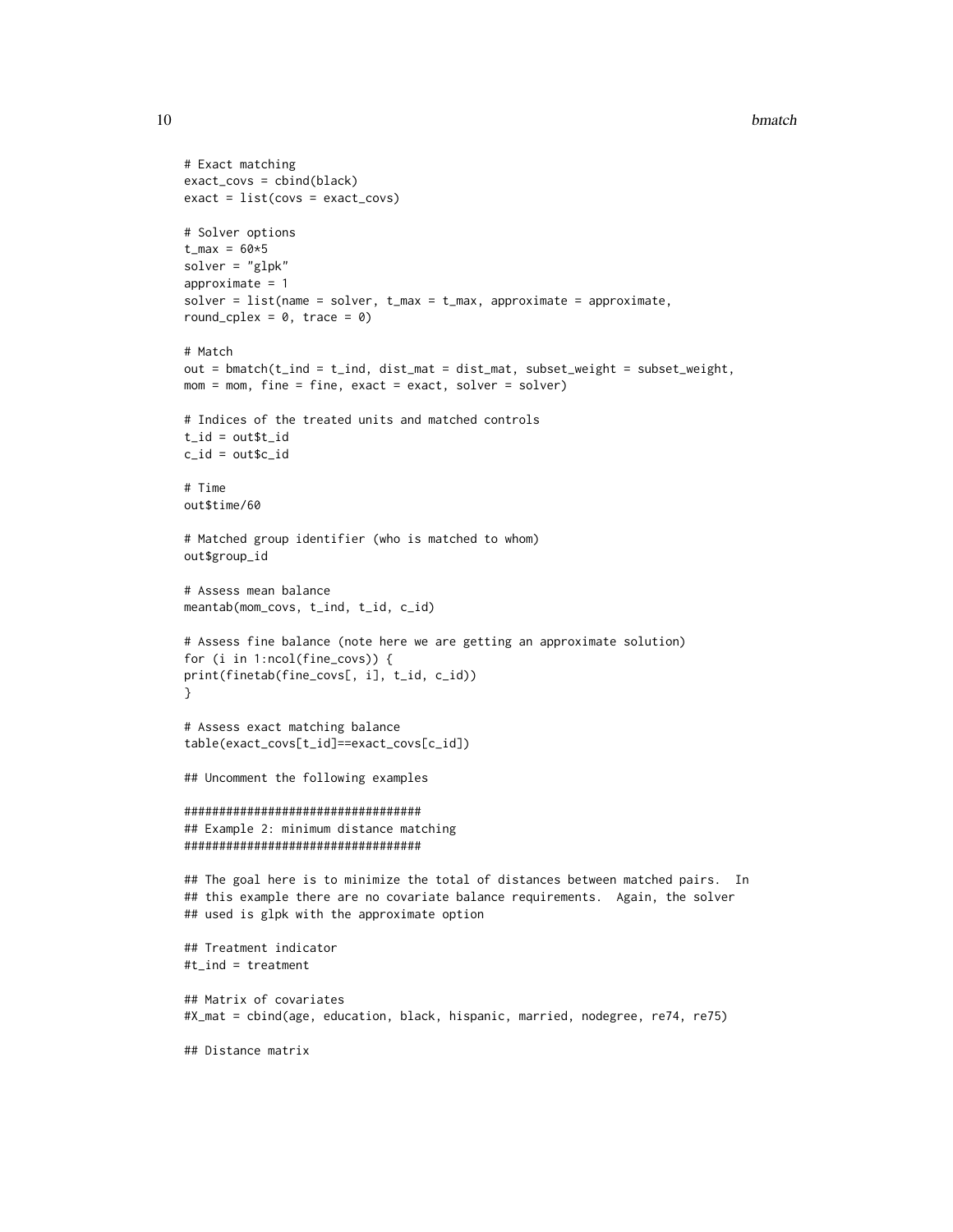#### bmatch 11

```
#dist_mat = distmat(t_ind, X_mat)
## Subset matching weight
#subset_weight = NULL
## Total pairs to be matched
#total_groups = sum(t_ind)
## Solver options
#t_max = 60*5#solver = "glpk"
#approximate = 1
#solver = list(name = solver, t_max = t_max, approximate = approximate,
#round_cplex = 0, trace_cplex = 0)
## Match
#out = bmatch(t_ind = t_ind, dist_mat = dist_mat, total_groups = total_groups,
#solver = solver)
## Indices of the treated units and matched controls
#t_id = out$t_id
#c_id = out$c_id
## Total of distances between matched pairs
#out$obj_total
## Assess mean balance
#meantab(X_mat, t_ind, t_id, c_id)
##################################
## Example 3: optimal subset matching
##################################
## Optimal subset matching pursues two competing goals at
## the same time: to minimize the total sum of covariate distances
## while matching as many observations as possible. The trade-off
## between these two goals is regulated by the parameter subset_weight
## (see Rosenbaum 2012 and Zubizarreta et al. 2013 for a discussion).
## Here the balance requirements are mean balance, near-fine balance
## and near-exact matching for different covariates.
## Again, the solver used is glpk with the approximate option.
## Treatment indicator
#t_ind = treatment
## Matrix of covariates
#X_mat = cbind(age, education, black, hispanic, married, nodegree, re74, re75)
## Distance matrix
#dist_mat = distmat(t_ind, X_mat)
## Subset matching weight
#subset_weight = median(dist_mat)
```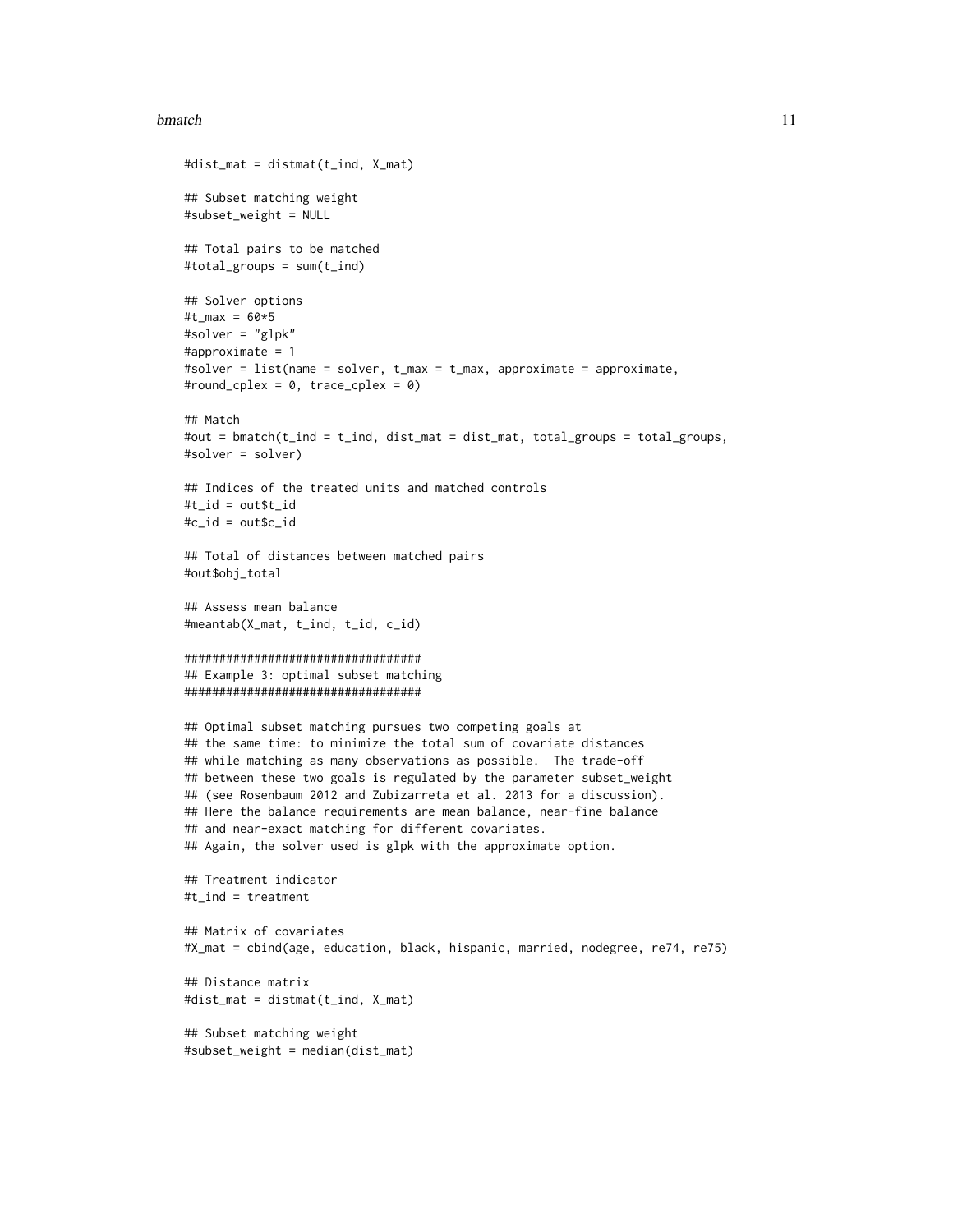```
## Moment balance: constrain differences in means to be at most .05 standard deviations apart
#mom_covs = cbind(age, education, black, hispanic, married, nodegree, re74, re75)
#mom_tols = round(absstddif(mom_covs, t_ind, .05), 2)
#mom = list(covs = mom_covs, tols = mom_tols)
## Near-fine balance
#near_fine_covs = cbind(married, nodegree)
#near_fine_devs = rep(5, 2)
#near_fine = list(covs = near_fine_covs, devs = near_fine_devs)
## Near-exact matching
#near_exact_covs = cbind(black, hispanic)
#near_exact_devs = rep(5, 2)
#near_exact = list(covs = near_exact_covs, devs = near_exact_devs)
## Solver options
#t_max = 60*5#solver = "glpk"
#approximate = 1
#solver = list(name = solver, t_max = t_max, approximate = approximate,
#round_cplex = 0, trace_cplex = 0)
## Match
#out = bmatch(t_ind = t_ind, dist_mat = dist_mat, subset_weight = subset_weight,
#mom = mom, near_fine = near_fine, near_exact = near_exact, solver = solver)
## Indices of the treated units and matched controls
#t_id = out$t_id
#c_id = out$c_id
## Time
#out$time/60
## Matched group identifier (who is matched to whom)
#out$group_id
## Assess mean balance (note here we are getting an approximate solution)
#meantab(X_mat, t_ind, t_id, c_id)
## Assess fine balance
#for (i in 1:ncol(near_fine_covs)) {
# print(finetab(near_fine_covs[, i], t_id, c_id))
#}
## Assess exact matching balance
#for (i in 1:ncol(near_exact_covs)) {
# print(table(near_exact_covs[t_id, i]==near_exact_covs[c_id, i]))
#}
```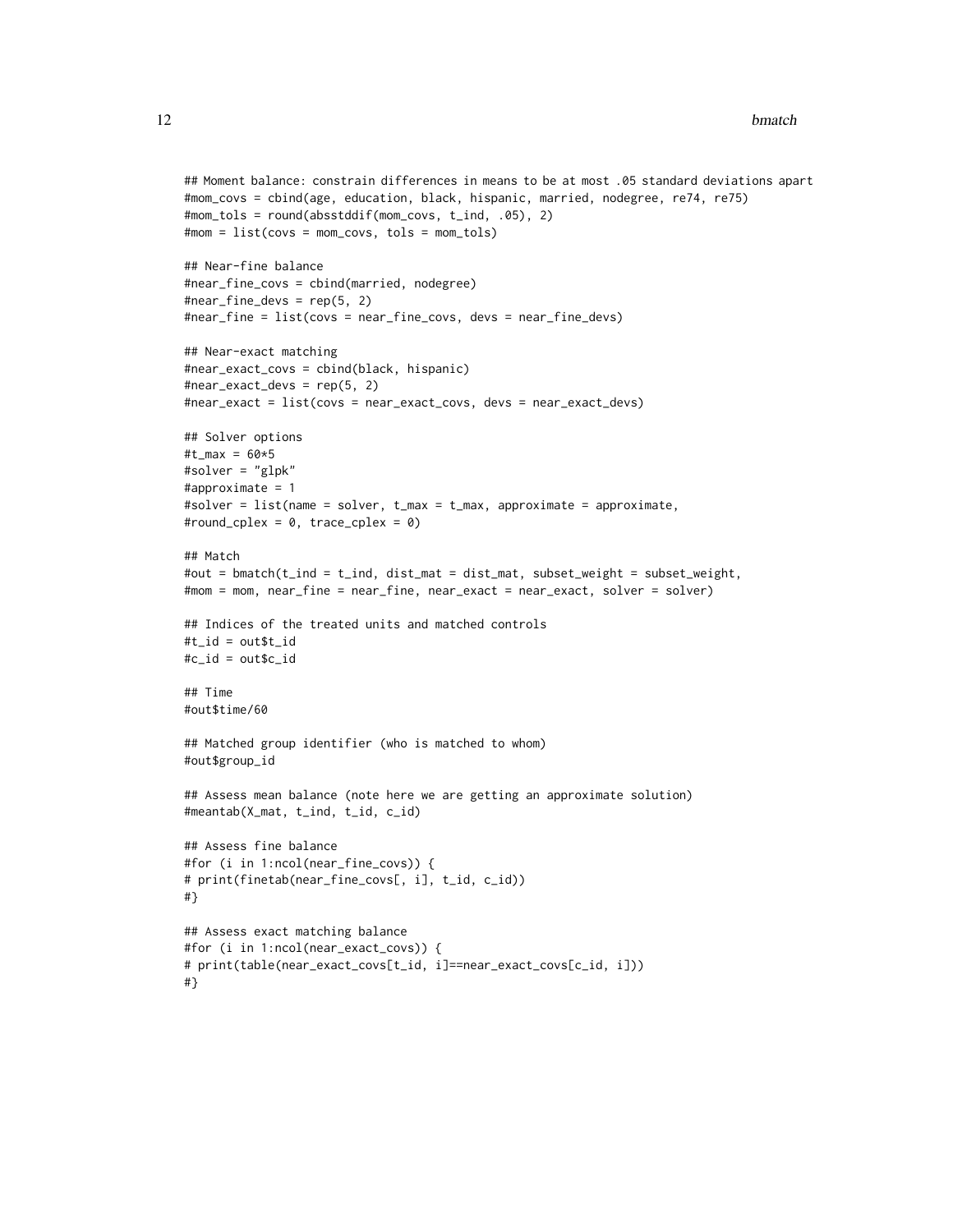<span id="page-12-0"></span>

Function for optimal cardinality matching in observational studies. cardmatch finds the largest matched sample that is balanced and representative by design. The formulation of cardmatch has been simplified to handle larger data than bmatch or nmatch. Similar to bmatch or nmatch, the performance of cardmatch is greatly enhanced by using the solver options cplex or gurobi.

# Usage

cardmatch(t\_ind, mom = NULL, fine = NULL, solver = NULL)

# Arguments

| $t$ _ind | treatment indicator: a vector of zeros and ones indicating treatment $(1 = \text{treated})$ ;<br>$0 =$ control). Please note that the data needs to be sorted in decreasing order<br>according to this treatment indicator.                                                                                                                                                                                                                                                                                                                                                                                                                                                                                                                                                                                                                                                                                                                                                                                                                                                                                                                                                                                                                                                                                                    |
|----------|--------------------------------------------------------------------------------------------------------------------------------------------------------------------------------------------------------------------------------------------------------------------------------------------------------------------------------------------------------------------------------------------------------------------------------------------------------------------------------------------------------------------------------------------------------------------------------------------------------------------------------------------------------------------------------------------------------------------------------------------------------------------------------------------------------------------------------------------------------------------------------------------------------------------------------------------------------------------------------------------------------------------------------------------------------------------------------------------------------------------------------------------------------------------------------------------------------------------------------------------------------------------------------------------------------------------------------|
| mom      | moment balance parameters: a list with three arguments,<br>$mom = list(covs = mom\_covs, tols = mom\_tols, targets = mom\_targets).$                                                                                                                                                                                                                                                                                                                                                                                                                                                                                                                                                                                                                                                                                                                                                                                                                                                                                                                                                                                                                                                                                                                                                                                           |
|          | mom_covs is a matrix where each column is a covariate whose mean is to be bal-<br>anced. mom_tols is a vector of tolerances for the maximum difference in means<br>for the covariates in mom_covs. mom_targets is a vector of target moments (e.g.,<br>means) of a distribution to be approximated by matched sampling. mom_targets<br>is optional, but if mom_covs is specified then mom_tols needs to be specified too.<br>If mom_targets is NULL, then bmatch will match treated and control units so that<br>covariates in mom_covs differ at most by mom_tols. If mom_targets is specified,<br>then bmatch will match treated and control units so that each matched group dif-<br>fers at most by mom_tols units from the respective moments in mom_targets.<br>As a result, the matched groups will differ at most mom_tols $\star$ 2 from each<br>other. Under certain assumptions, mom_targets can be used for constructing a<br>representative matched sample. The lengths of mom_tols and mom_target have<br>to be equal to the number of columns of mom_covs. Note that the columns of<br>mom_covs can be transformations of the original covariates to balance higher<br>order single-dimensional moments like variances and skewness, and multidi-<br>mensional moments such as correlations (Zubizarreta 2012). |
| fine     | Fine balance parameters: a list with one argument,                                                                                                                                                                                                                                                                                                                                                                                                                                                                                                                                                                                                                                                                                                                                                                                                                                                                                                                                                                                                                                                                                                                                                                                                                                                                             |
|          | $fine = list(covs = fine_covs),$                                                                                                                                                                                                                                                                                                                                                                                                                                                                                                                                                                                                                                                                                                                                                                                                                                                                                                                                                                                                                                                                                                                                                                                                                                                                                               |
|          | where fine covs is a matrix where each column is a nominal covariate for fine<br>balance. Fine balance enforces exact distributional balance on nominal covari-<br>ates, but without constraining treated and control units to be matched within<br>each category of each nominal covariate as in exact matching. See chapter 10 of<br>Rosenbaum (2010) for details.                                                                                                                                                                                                                                                                                                                                                                                                                                                                                                                                                                                                                                                                                                                                                                                                                                                                                                                                                           |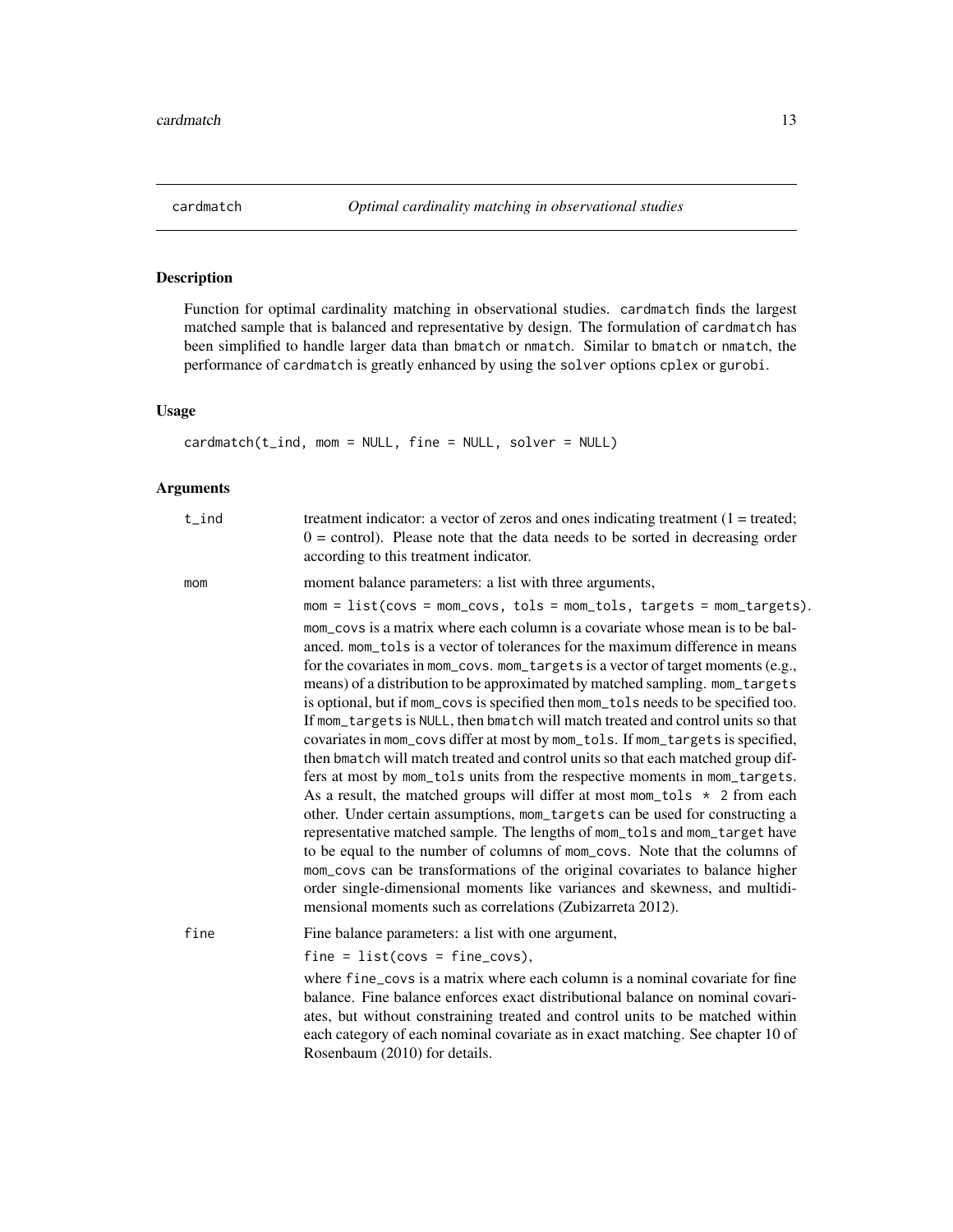solver Optimization solver parameters: a list with four objects,

solver = list(name = name,  $t_{max} = t_{max}$ , approximate = 1, round\_cplex = 0,  $trace_cplex = 0$ ).

solver is a string that determines the optimization solver to be used. The options are: cplex, glpk, gurobi and symphony. The default solver is glpk with approximate  $= 1$ , so that by default an approximate solution is found (see approximate below). For an exact solution, we strongly recommend using cplex or gurobi as they are much faster than the other solvers, but they do require a license (free for academics, but not for people outside universities). Between cplex and gurobi, note that installing the R interface for gurobi is much simpler.

t\_max is a scalar with the maximum time limit for finding the matches. This option is specific to cplex and gurobi. If the optimal matches are not found within this time limit, a partial, suboptimal solution is given.

approximate is a scalar that determines the method of solution. If approximate  $= 1$ (the default), an approximate solution is found via a relaxation of the original integer program. This method of solution is faster than approximate  $= 0$ , but some balancing constraints may be violated to some extent. This option works only with n\_controls = 1, i.e. pair matching.

round\_cplex is binary specific to cplex. round\_cplex = 1 ensures that the solution found is integral by rounding and all the constraints are exactly statisfied; round\_cplex =  $\theta$  (the default) encodes there is no rounding which may return slightly infeasible integer solutions.

trace is a binary specific to cplex and gurobi. trace  $= 1$  turns the optimizer output on. The default is trace  $= 0$ .

# Value

A list containing the optimal solution, with the following objects:

| obj_total    | value of the objective function at the optimum;                                    |
|--------------|------------------------------------------------------------------------------------|
| obj_dist_mat | value of the total sum of distances term of the objective function at the optimum; |
| t_id         | indexes of the matched controls at the optimum;                                    |
| c id         | indexes of the matched controls at the optimum;                                    |
| group_id     | matched pairs or groups at the optimum;                                            |
| time         | time elapsed to find the optimal solution.                                         |

# Author(s)

Jose R. Zubizarreta <zubizarreta@hcp.med.harvard.edu>, Cinar Kilcioglu <ckilcioglu16@gsb.columbia.edu>, Juan P. Vielma <jvielma@mit.edu>.

#### References

Bennett, M., Vielma, J. P., and Zubizarreta, J. R. (2017), "Building a Representative Matched Sample with Treatment Doses," working paper.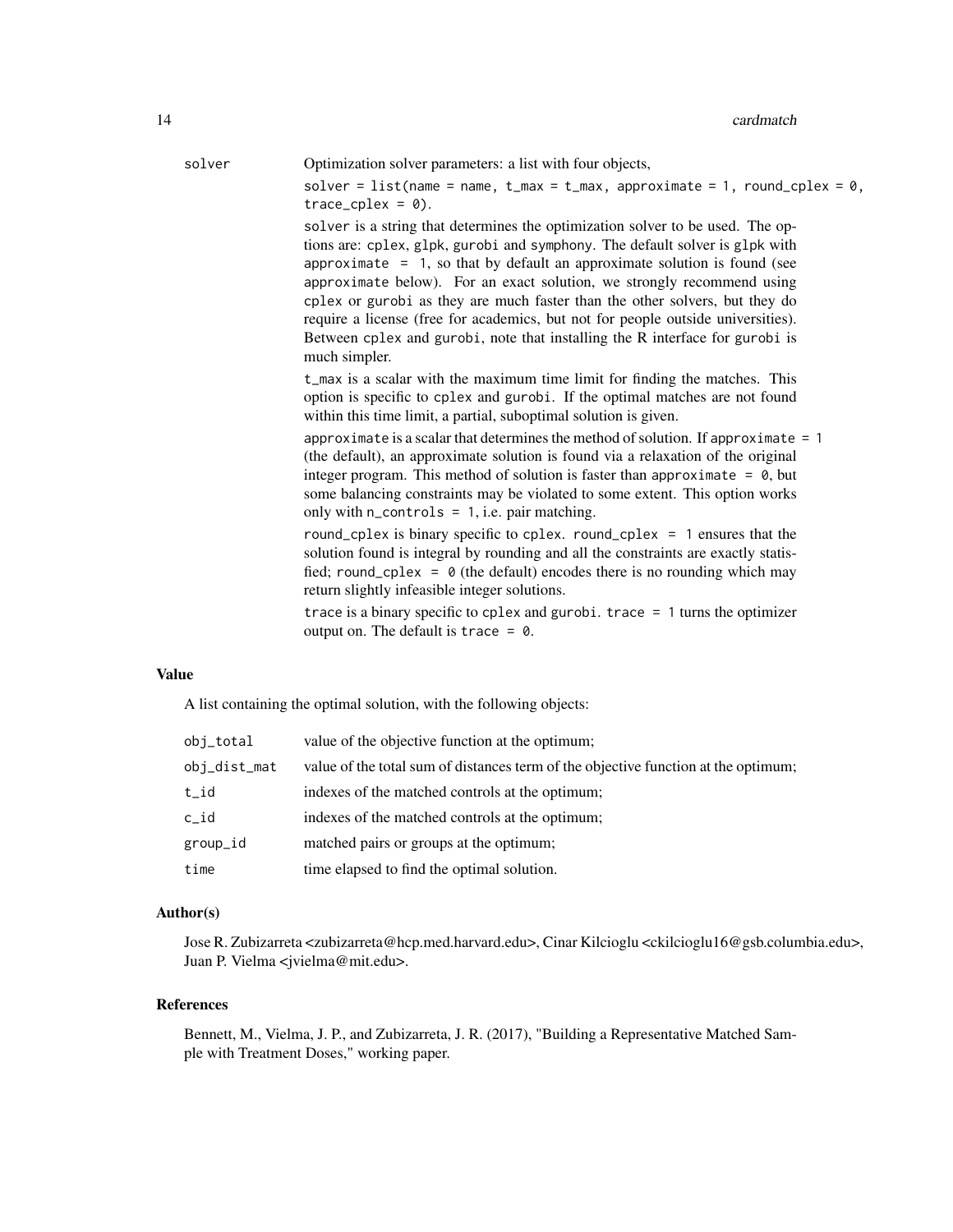#### cardmatch 15

Visconti, G., and Zubizarreta, J. R. (2017), "Finding the Largest Matched Sample that is Balanced by Design: A Case Study of the Effect of an Earthquake on Electoral Outcomes," working paper.

Zubizarreta, J. R. (2012), "Using Mixed Integer Programming for Matching in an Observational Study of Kidney Failure after Surgery," *Journal of the American Statistical Association*, 107, 1360- 1371.

Zubizarreta, J. R., Paredes, R. D., and Rosenbaum, P. R. (2014), "Matching for Balance, Pairing for Heterogeneity in an Observational Study of the Effectiveness of For-profit and Not-for-profit High Schools in Chile," *Annals of Applied Statistics*, 8, 204-231.

# See Also

sensitivitymv, sensitivitymw.

#### Examples

```
# Load, sort, and attach data
data(lalonde)
lalonde = lalonde[order(lalonde$treatment, decreasing = TRUE), ]
attach(lalonde)
```

```
#################################
```

```
# Step 1: use cardinality matching to find the largest sample of matched pairs for which
# all the covariates are finely balanced.
#################################
```

```
# Discretize covariates
quantiles = function(covar, n_q) {
p_q = seq(0, 1, 1/n_q)val_q = quantile(covar, probs = p_q, na.rm = TRUE)covar_out = rep(NA, length(covar))
for (i in 1:n_q) {
if (i == 1) {covar_out[covar <val_q[i+1]] = i}
if (i>1 & i<n_q) {covar_out[covar>=val_q[i] & covar<val_q[i+1]] = i}
if (i == n_q) {covar_out[covar>=val_q[i] & covar<=val_q[i+1]] = i}}
covar_out
}
age_5 = quantiles(age, 5)education_5 = quantiles(education, 5)
re74_5 = quantiles(re74, 5)re75_5 = quantiles(re75, 5)# Treatment indicator; note that the data needs to be sorted in decreasing order
# according to this treatment indicator
t_ind = treatment
t_ind
# Fine balance
fine_covs = cbind(black, hispanic, married, nodegree, age_5, education_5, re74_5, re75_5)
fine = list(covs = fine_covs)
```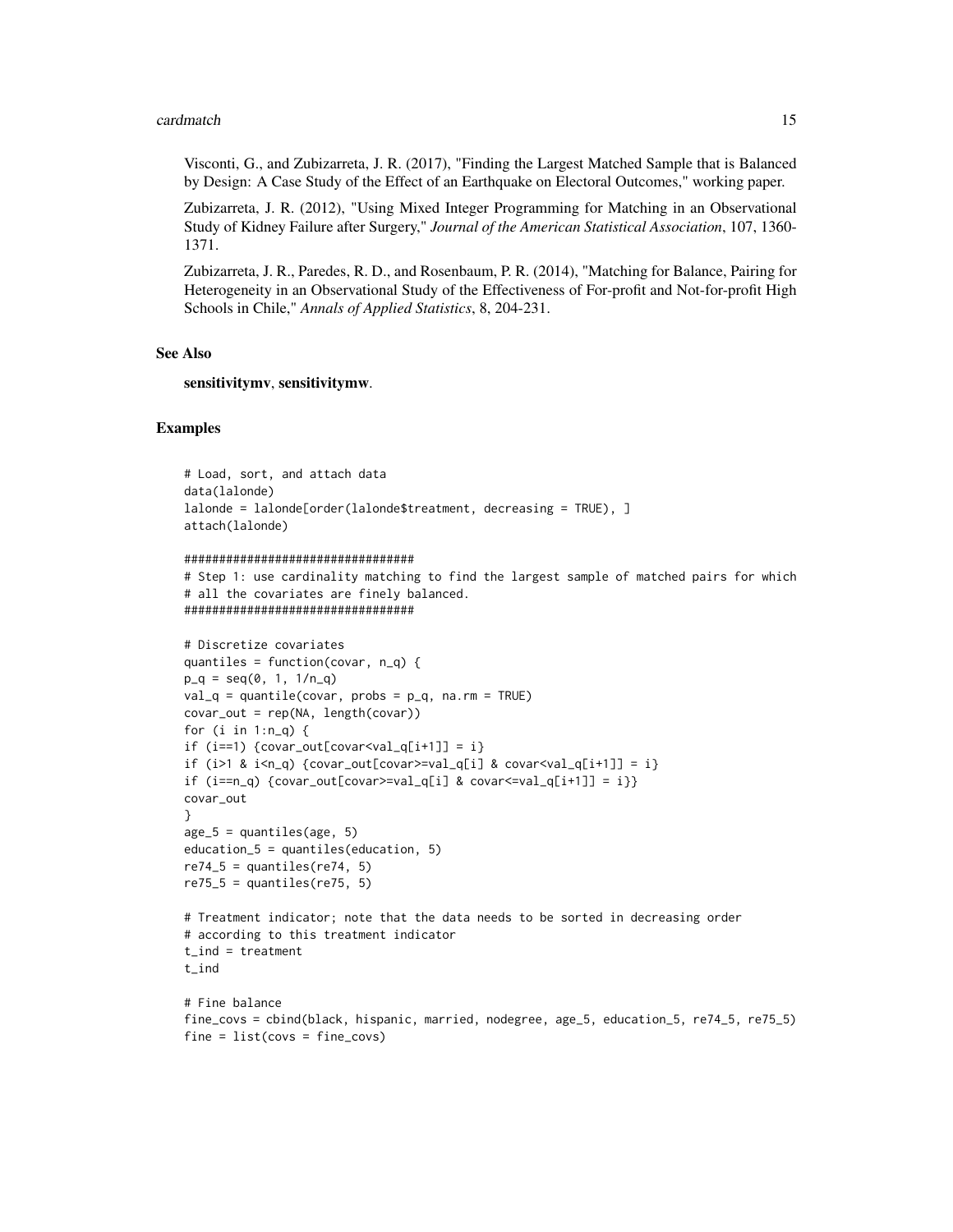#### 16 cardmatch and the contract of the contract of the contract of the cardmatch cardmatch cardmatch contract of the contract of the contract of the contract of the contract of the contract of the contract of the contract of

```
# Solver options
t_{max} = 60*5solver = "glpk"
approximate = 0solver = list(name = solver, t_max = t_max, approximate = approximate,round_cplex = 0, trace = 0)
# Match
out_1 = cardmatch(t_ind, fine = fine, solver = solver)# Indices of the treated units and matched controls
t_id_1 = out_1$t_idc_id_1 = out_1$c_id# Mean balance
covs = cbind(age, education, black, hispanic, married, nodegree, re74, re75)
meantab(covs, t_ind, t_id_1, c_id_1)
# Fine balance (note here we are getting an approximate solution)
for (i in 1:ncol(fine_covs)) {
print(finetab(fine_covs[, i], t_id_1, c_id_1))
}
#################################
# Step 2: use optimal matching (minimum distance matching) to find the (re)pairing of
# treated and control that minimizes the total sum of covariate distances between matched
# pairs. For this, use the function 'distmatch' which is a wrapper for 'bmatch'.
#################################
# New treatment indicator
t_{ind_2} = t_{ind[c(t_id_1, c_id_1)]}table(t_ind_2)
# To build the distance matrix, the idea is to use strong predictors of the outcome
dist_mat_2 = abs(outer(re74[t_id_1], re74[c_id_1], "-"))
dim(dist_mat_2)
# Match
out_2 = distmatch(t_ind_2, dist_mat_2, solver)
# Indices of the treated units and matched controls
t_id_2 = t_id_1[out_2$t_id]c_id_2 = c_id_1[out_2$c_id-length(out_2$c_id)]
# Covariate balance is preserved...
meantab(covs, t_ind, t_id_2, c_id_2)
for (i in 1:ncol(fine_covs)) {
print(finetab(fine_covs[, i], t_id_2, c_id_2))
}
# ... but covariate distances are reduced
distances_step_1 = sum(diag(dist_mat_2))
distances_step_2 = sum(diag(dist_mat_2[out_2$t_id, out_2$c_id-length(out_2$c_id)]))
```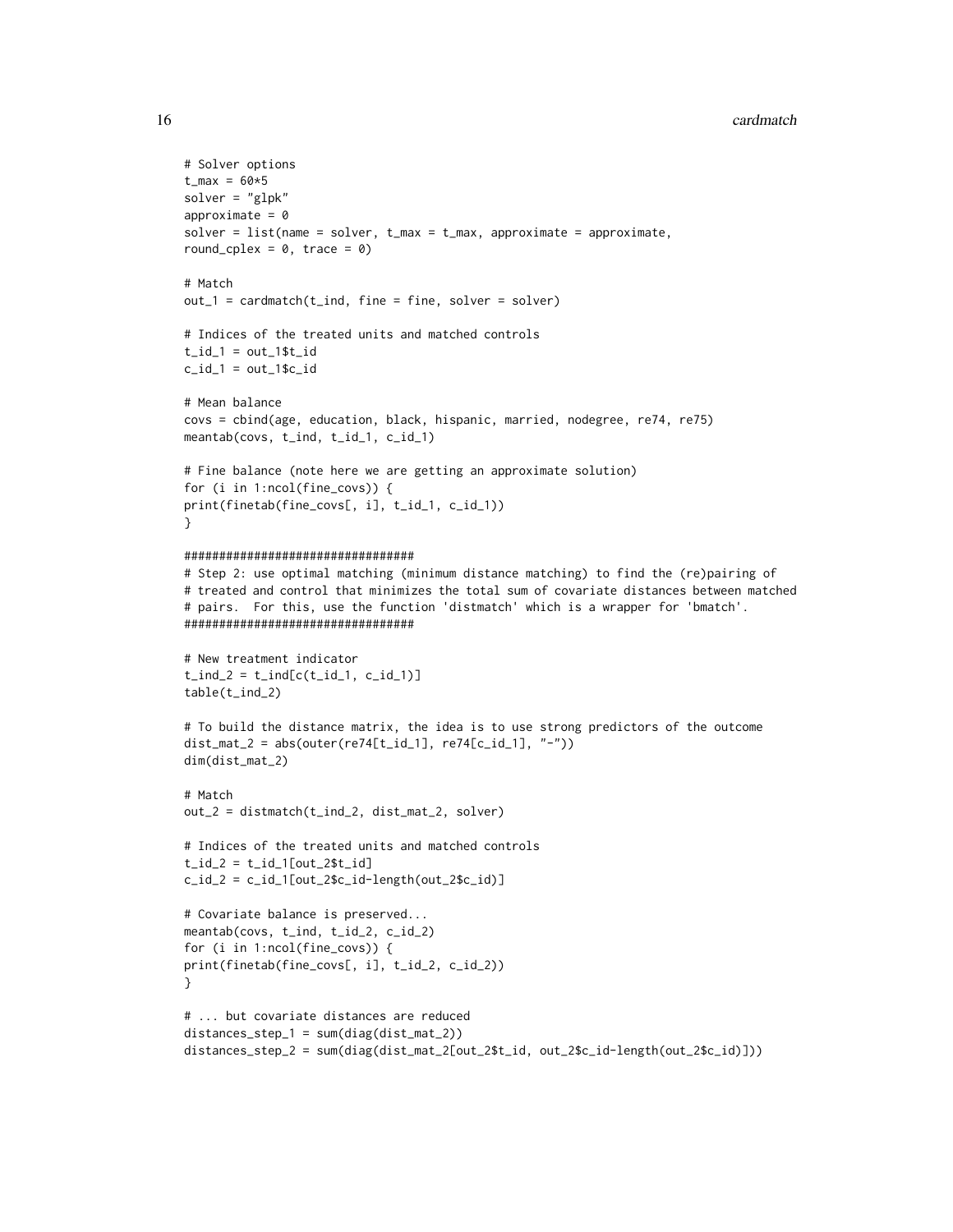#### <span id="page-16-0"></span>distmat and the contract of the contract of the contract of the contract of the contract of the contract of the contract of the contract of the contract of the contract of the contract of the contract of the contract of th

```
distances_step_1
distances_step_2
# The mean difference in outcomes is the same...
mean(re78[t_id_1]-re78[c_id_1])
mean(re78[t_id_2]-re78[c_id_2])
# ... but their standard deviation is reduced
sd(re78[t_id_1]-re78[c_id_1])
sd(re78[t_id_2]-re78[c_id_2])
```
# distmat *Build a rank-based Mahalanobis distance matrix*

# Description

Function for building a normalized rank-based Mahalanobis distance matrix with a penalty for caliper violation.

# Usage

```
distmat(t_ind, X_mat, calip_cov = NULL, calip_size = NULL, calip_penalty = NULL,
        near_exact_covs = NULL, near_exact_penalties = NULL, digits = 1)
```
# Arguments

| $t$ _ind             | treatment indicator: a vector of zeros and ones indicating treatment $(1 = \text{treated})$ ;<br>$0 = \text{control}$ .                                        |
|----------------------|----------------------------------------------------------------------------------------------------------------------------------------------------------------|
| X_mat                | matrix of covariates: a matrix of covariates used to build the based Mahalanobis<br>distance matrix.                                                           |
| calip_cov            | caliper covariate: a covariate vector used to define the caliper. In most applica-<br>tions this is the propensity score, but a covariate can be used as well. |
| calip_size           | caliper size: a scalar that determines the size of the caliper for which there will<br>be no penalty. Most applications use $0.2*sd(calip_cov)$ .              |
| calip_penalty        | a scalar used to multiply the magnitude of the violation of the caliper.                                                                                       |
| near_exact_covs      |                                                                                                                                                                |
|                      | a matrix of covariates used for near-exact matching.                                                                                                           |
| near_exact_penalties |                                                                                                                                                                |
|                      | a vector of scalars used for near-exact matching. The length of near_exact_penalties<br>has to be equal to the number of columns of near_exact_covs.           |
| digits               | a scalar indicating the number of digits used to produce each entry of the dis-<br>tance matrix. The default is 1 digit.                                       |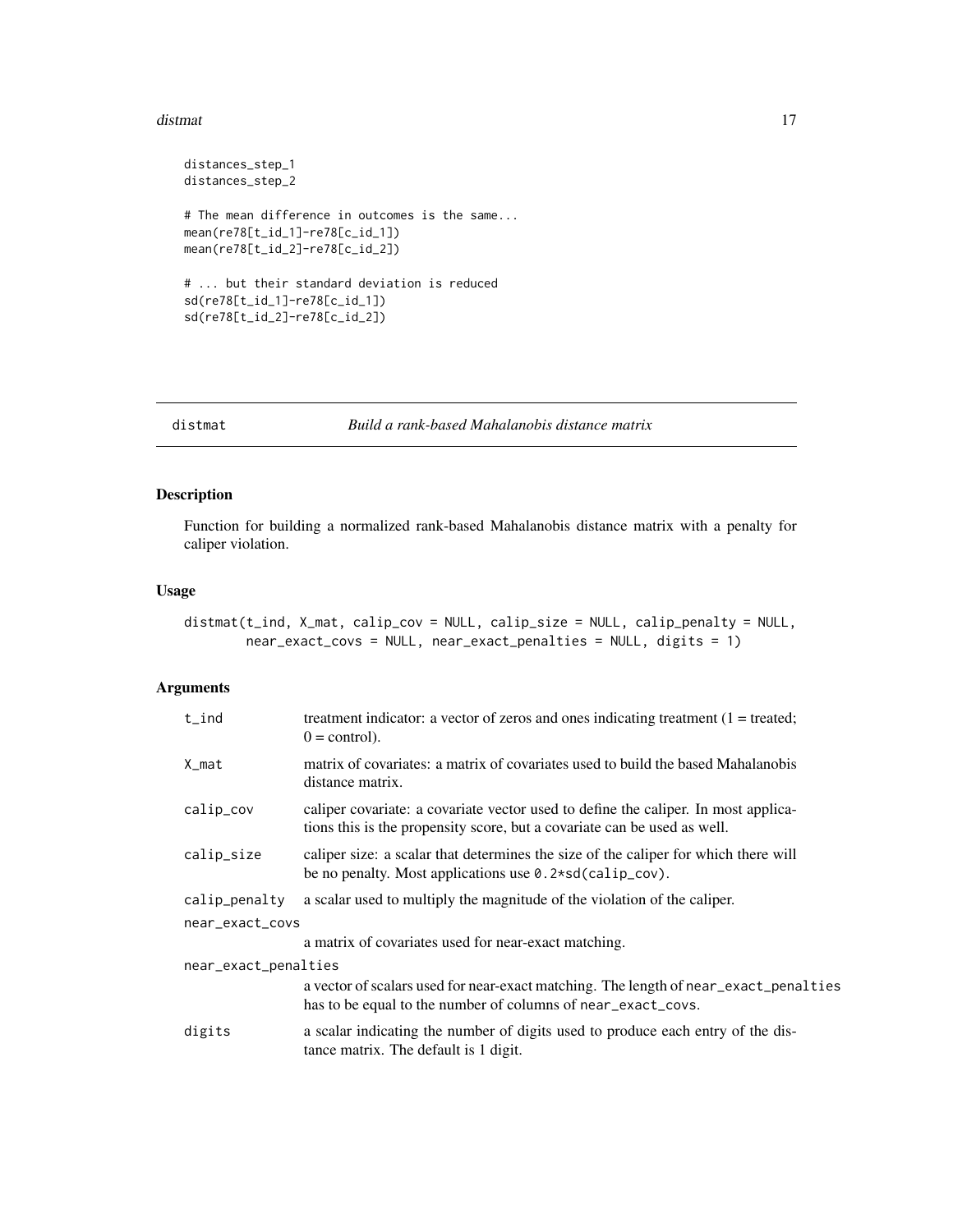# Details

distmat is a function for building a normalized rank-based Mahalanobis distance matrix with a penalty for caliper violations on a covariate (say, the propensity score) and penalties for near-exact matching.

As explained in Rosenbaum (2010), the use of a rank-based Mahalanobis distance prevents an outlier from inflating the variance for a variable, and it thus decreases its importance in the matching. In the calculation of the matrix the variances are constrained to not decrease as ties become more common, so that it is not more important to match on a rare binary variable than on a common binary one. The penalty for caliper violations ensures good balance on the propensity score or the covariate used. In this way the rank-based Mahalanobis distance with a penalty for caliper violations in the propensity score constitutes a robust distance for matching.

As explained in Zubizarreta et al. (2011), the distance matrix can also be modified for near-exact matching. Penalties are added to the distance matrix every time that a treated and a control unit have a different value for the corresponding near-exact matching covariate.

# Value

A matrix that can be used for optimal matching with the bmatch functions in the designmatch package.

# References

Rosenbaum, P. R. (2010), *Design of Observational Studies*, Springer.

Zubizarreta, J. R., Reinke, C. E., Kelz, R. R., Silber, J. H., and Rosenbaum, P. R. (2011), "Matching for Several Sparse Nominal Variables in a Case-Control Study of Readmission Following Surgery," *The American Statistician*, 65, 229-238.

# Examples

dist\_mat = distmat(t\_ind, X\_mat)

```
# Load data
data(germancities)
attach(germancities)
# Treatment indicator
t<sub>l</sub>ind = treat
# Matrix of covariates
X_mat = cbind(log2pop, popgrowth1939, popgrowth3339, emprate, indrate, rubble,
rubblemiss, flats, flatsmiss, refugees)
# Distance matrix
```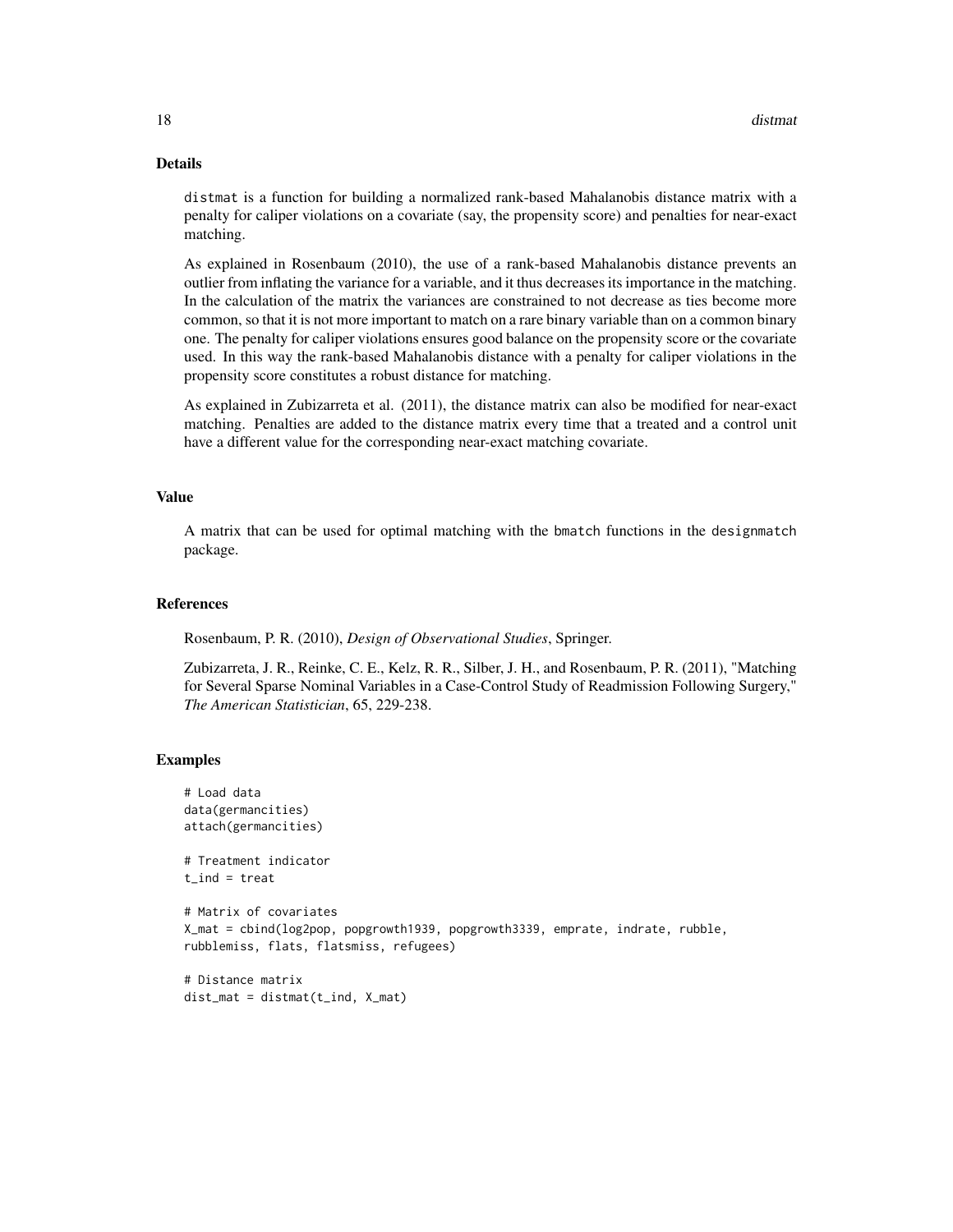<span id="page-18-0"></span>

Function for optimal distance matching in observational studies. distmatch minimizes the total sum of covariate distances between matches. distmatch is a wrapper to bmatch.

# Usage

distmatch(t\_ind, dist\_mat = NULL, solver = NULL)

# Arguments

| $t$ _ind    | treatment indicator: a vector of zeros and ones indicating treatment $(1 = \text{treated})$ ;<br>$0 =$ control). Please note that the data needs to be sorted in decreasing order<br>according to this treatment indicator.                                                                                                                                                                                                                                                                                                                                                                  |
|-------------|----------------------------------------------------------------------------------------------------------------------------------------------------------------------------------------------------------------------------------------------------------------------------------------------------------------------------------------------------------------------------------------------------------------------------------------------------------------------------------------------------------------------------------------------------------------------------------------------|
| $dist_m$ at | distance matrix: a matrix of positive distances between treated units (rows) and<br>controls (columns). If dist_mat = NULL and subset_weight = 1, then bmatch<br>will solve the cardinality matching problem in Zubizarreta et al. (2014).                                                                                                                                                                                                                                                                                                                                                   |
| solver      | Optimization solver parameters: a list with four objects,                                                                                                                                                                                                                                                                                                                                                                                                                                                                                                                                    |
|             | solver = list(name = name, $t_{max} = t_{max}$ , approximate = 1, round_cplex = 0,<br>$trace_cplex = 0$ ).                                                                                                                                                                                                                                                                                                                                                                                                                                                                                   |
|             | solver is a string that determines the optimization solver to be used. The op-<br>tions are: cplex, glpk, gurobi and symphony. The default solver is glpk with<br>approximate $= 1$ , so that by default an approximate solution is found (see<br>approximate below). For an exact solution, we strongly recommend using<br>cplex or gurobi as they are much faster than the other solvers, but they do<br>require a license (free for academics, but not for people outside universities).<br>Between cplex and gurobi, note that installing the R interface for gurobi is<br>much simpler. |
|             | t_max is a scalar with the maximum time limit for finding the matches. This<br>option is specific to cplex and gurobi. If the optimal matches are not found<br>within this time limit, a partial, suboptimal solution is given.                                                                                                                                                                                                                                                                                                                                                              |
|             | approximate is a scalar that determines the method of solution. If approximate $= 1$<br>(the default), an approximate solution is found via a relaxation of the original<br>integer program. This method of solution is faster than approximate = $\theta$ , but<br>some balancing constraints may be violated to some extent. This option works<br>only with $n_{\text{controls}} = 1$ , i.e. pair matching.                                                                                                                                                                                |
|             | round_cplex is binary specific to cplex. round_cplex = $1$ ensures that the<br>solution found is integral by rounding and all the constraints are exactly statis-<br>fied; round_cplex = $\theta$ (the default) encodes there is no rounding which may<br>return slightly infeasible integer solutions.                                                                                                                                                                                                                                                                                      |
|             | trace is a binary specific to cplex and gurobi. trace $= 1$ turns the optimizer<br>output on. The default is trace = $\theta$ .                                                                                                                                                                                                                                                                                                                                                                                                                                                              |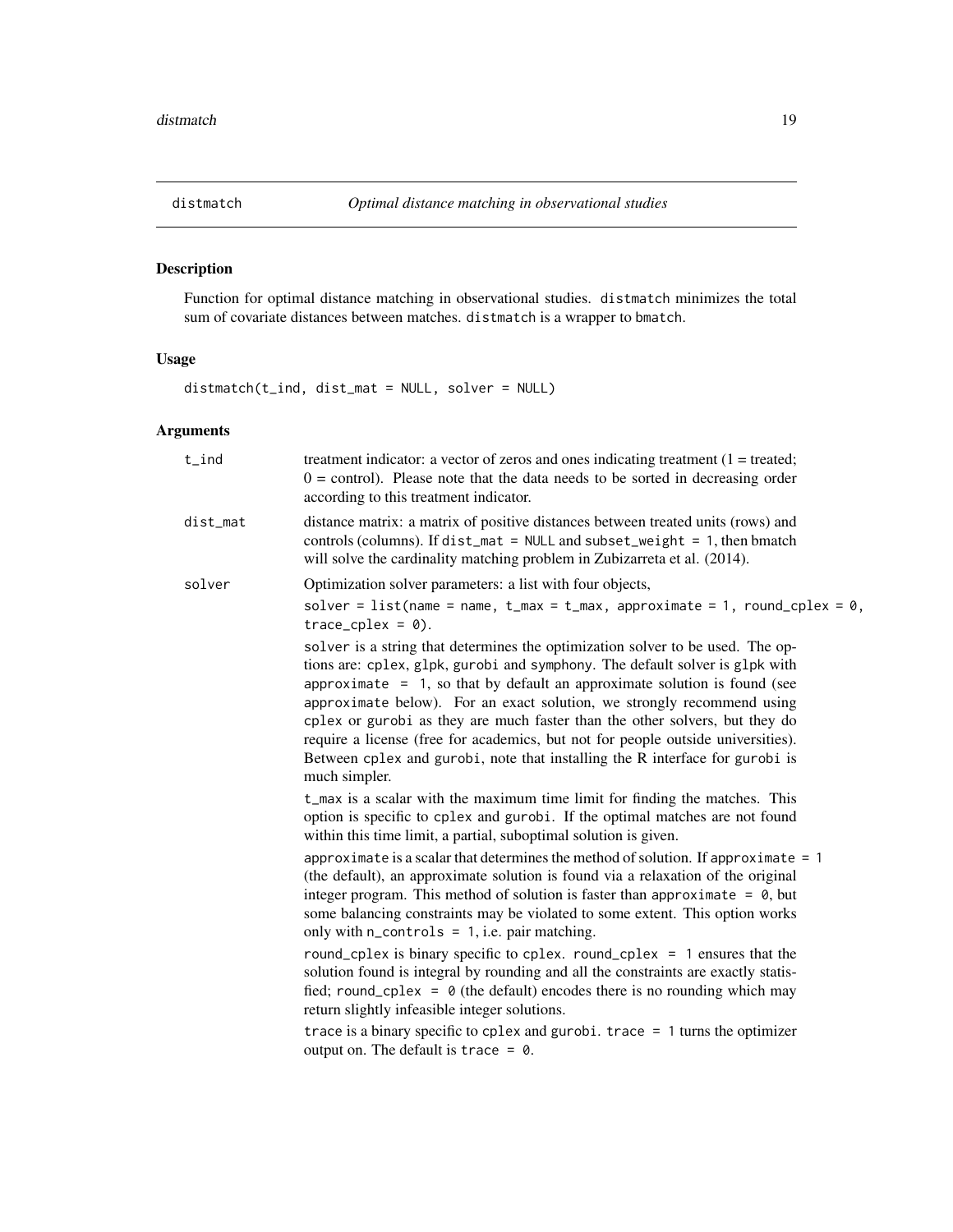# Value

A list containing the optimal solution, with the following objects:

| obj_total    | value of the objective function at the optimum;                                    |
|--------------|------------------------------------------------------------------------------------|
| obi_dist_mat | value of the total sum of distances term of the objective function at the optimum; |
| t_id         | indexes of the matched controls at the optimum;                                    |
| c id         | indexes of the matched controls at the optimum;                                    |
| group_id     | matched pairs or groups at the optimum;                                            |
| time         | time elapsed to find the optimal solution.                                         |

# Author(s)

Jose R. Zubizarreta <zubizarreta@hcp.med.harvard.edu>, Cinar Kilcioglu <ckilcioglu16@gsb.columbia.edu>.

# References

Rosenbaum, P. R. (2010), *Design of Observational Studies*, Springer.

# See Also

sensitivitymv, sensitivitymw.

# Examples

```
# Load, sort, and attach data
data(lalonde)
lalonde = lalonde[order(lalonde$treatment, decreasing = TRUE), ]
attach(lalonde)
```
#### #################################

```
# Step 1: use cardinality matching to find the largest sample of matched pairs for which
# all the covariates are finely balanced.
#################################
```

```
# Discretize covariates
quantiles = function(covar, n_q) {
p_q = \text{seq}(0, 1, 1/n_q)val_q = quantile(covar, probs = p_q, na.rm = TRUE)covar_out = rep(NA, length(covar))
for (i in 1:n_q) {
if (i == 1) {covar_out[covar<val_q[i+1]] = i}
if (i>1 & i<sub>n_q</sub>) {covar_out[covar>=val_q[i] & covar<val_q[i+1]] = i}
if (i == n_q) {covar_out[covar>=val_q[i] & covar<=val_q[i+1]] = i}}
covar_out
}
age_5 = quantiles(age, 5)education_5 = quantiles(education, 5)
re74_5 = quantiles(re74, 5)re75_5 = quantiles(re75, 5)
```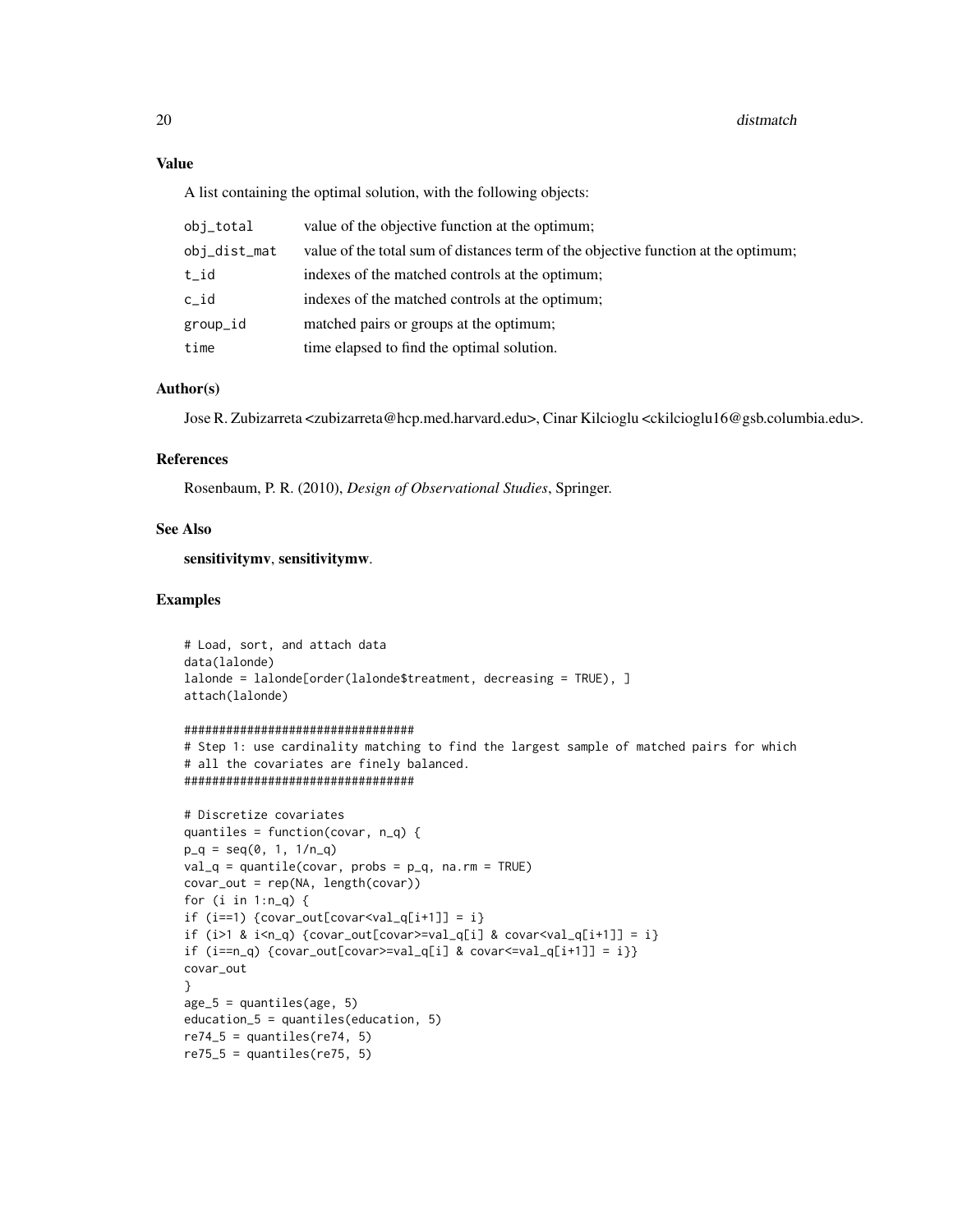# distmatch 21

```
# Treatment indicator; note that the data needs to be sorted in decreasing order
# according to this treatment indicator
t<sub>l</sub>ind = treatment
t_ind
# Fine balance
fine_covs = cbind(black, hispanic, married, nodegree, age_5, education_5, re74_5, re75_5)
fine = list(covs = fine_covs)# Solver options
t_{max} = 60*5solver = "glpk"
approximate = 0solver = list(name = solver, t_max = t_max, approximate = approximate,round_cplex = 0, trace = 0)
# Match
out_1 = cardmatch(t_ind, fine = fine, solver = solver)# Indices of the treated units and matched controls
t_id_1 = out_1$t_idc_id_1 = out_1$c_id# Mean balance
covs = cbind(age, education, black, hispanic, married, nodegree, re74, re75)
meantab(covs, t_ind, t_id_1, c_id_1)
# Fine balance (note here we are getting an approximate solution)
for (i in 1:ncol(fine_covs)) {
print(finetab(fine_covs[, i], t_id_1, c_id_1))
}
#################################
# Step 2: use optimal matching (minimum distance matching) to find the (re)pairing of
# treated and control that minimizes the total sum of covariate distances between matched
# pairs. For this, use the function 'distmatch' which is a wrapper for 'bmatch'.
#################################
# New treatment indicator
t_{ind_2 = t_{ind[c(t_id_1, c_id_1)]}table(t_ind_2)
# To build the distance matrix, the idea is to use strong predictors of the outcome
dist_mat_2 = abs(outer(re74[t_id_1], re74[c_id_1], "-"))
dim(dist_mat_2)
# Match
out_2 = distmatch(t_ind_2, dist_mat_2, solver)
# Indices of the treated units and matched controls
t_id_2 = t_id_1[out_2$t_id]
```

```
c_id_2 = c_id_1[out_2$c_id-length(out_2$c_id)]
```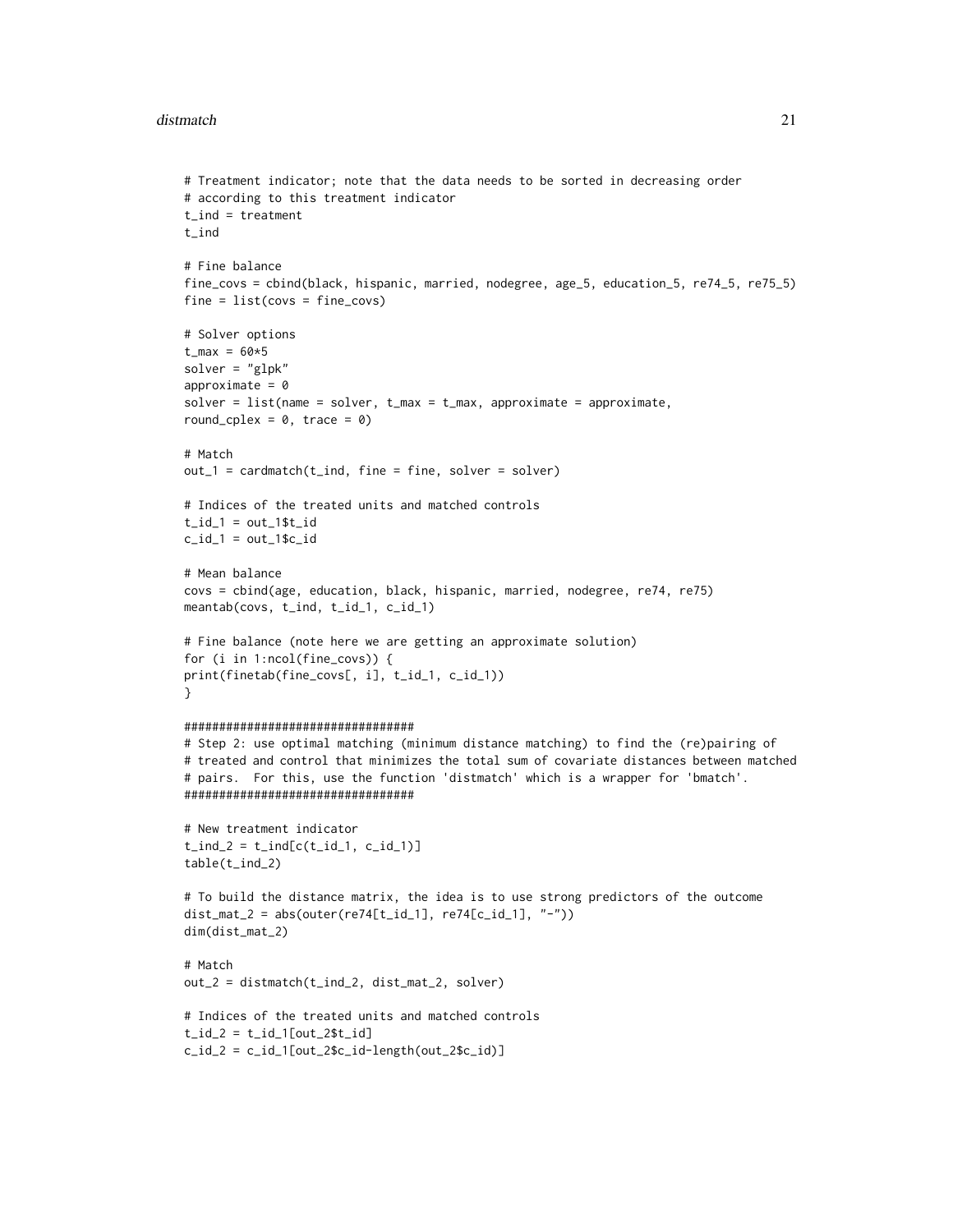```
# Covariate balance is preserved...
meantab(covs, t_ind, t_id_2, c_id_2)
for (i in 1:ncol(fine_covs)) {
print(finetab(fine_covs[, i], t_id_2, c_id_2))
}
# ... but covariate distances are reduced
distances_step_1 = sum(diag(dist_mat_2))
distances_step_2 = sum(diag(dist_mat_2[out_2$t_id, out_2$c_id-length(out_2$c_id)]))
distances_step_1
distances_step_2
# The mean difference in outcomes is the same...
mean(re78[t_id_1]-re78[c_id_1])
mean(re78[t_id_2]-re78[c_id_2])
# ... but their standard deviation is reduced
sd(re78[t_id_1]-re78[c_id_1])
sd(re78[t_id_2]-re78[c_id_2])
```

| ecdfplot | Empirical cumulative distribution function plot for assessing covariate |
|----------|-------------------------------------------------------------------------|
|          | <i>balance</i>                                                          |

Function that plots the empirical cumulative distribution function of a given covariate for treated units and matched controls. ecdfplot can be used to visually inspect the balance of the entire empirical distribution function of the covariate in question.

#### Usage

```
ecdfplot(x, t_id, c_id, main_title = "", legend_position = "right")
```
# **Arguments**

| X               | a covariate vector to be used to assess balance. |  |
|-----------------|--------------------------------------------------|--|
| t id            | a vector of indexes of the treated units.        |  |
| c id            | a vector of indexes of the matched controls.     |  |
| main_title      | a string defining the main title of the plot.    |  |
| legend_position |                                                  |  |

a string specifying the position of the legend. The default is right. Other options are: topright, bottomright, bottom, bottomleft, left, topleft, top and center

<span id="page-21-0"></span>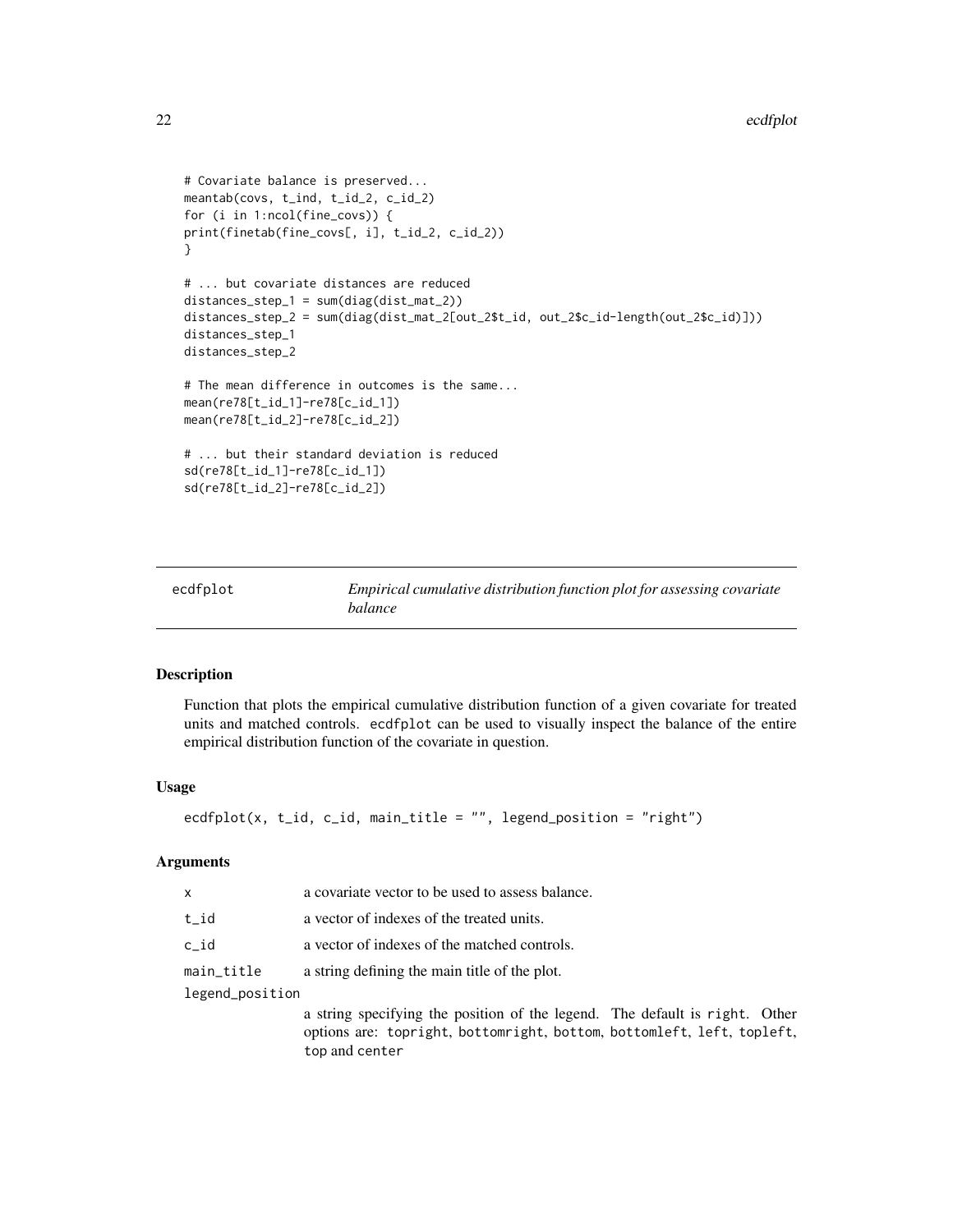#### <span id="page-22-0"></span>finetab 23

# Details

Function that plots the empirical cumulative distribution function of a given covariate for treated units and matched controls. ecdfplot can be used to visually inspect the balance of the entire empirical distribution function of the covariate in question.

# Author(s)

Jose R. Zubizarreta <zubizarreta@hcp.med.harvard.edu>, Cinar Kilcioglu <ckilcioglu16@gsb.columbia.edu>.

# Examples

```
# Load data
data(germancities)
# Sort and attach data
germancities = germancities[order(germancities$treat, decreasing = TRUE), ]
attach(germancities)
# Treatment indicator
t ind = treat# Indexes of the treated units
t_id = which(t_id == 1)# Indexes of the controls before matching
c_id_before = which(t_id == 0)# Indixes of the matched controls (obtained using bmatch in designmatch)
c_id_after = c(80, 82, 35, 59, 69, 68, 34, 62, 104, 61, 106, 120, 56, 119, 28,
113, 76, 118, 75, 71)
# ecdfplot
par(mfrow = c(2, 1))ecdfplot(rubble, t_id, c_id_before, "Before matching")
ecdfplot(rubble, t_id, c_id_after, "After matching")
```

| finetab | Tabulate the marginal distribution of a nominal covariate after match- |
|---------|------------------------------------------------------------------------|
|         | ıng                                                                    |

# Description

Function for tabulating the marginal distributions of a nominal covariate for the treated units and matched controls.

#### Usage

```
finetab(nom_cov, t_id, c_id)
```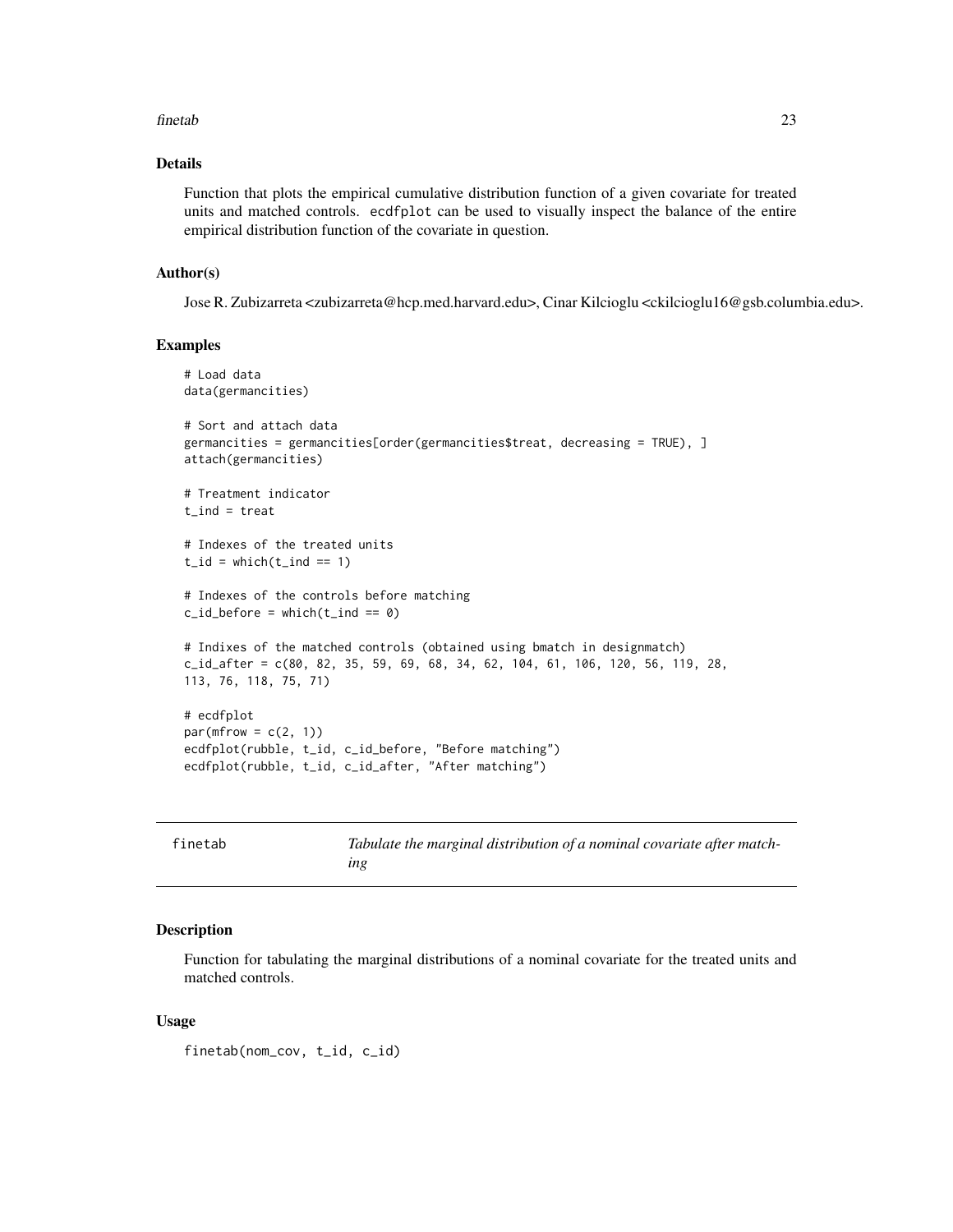24 finetable control of the control of the control of the control of the control of the control of the control of the control of the control of the control of the control of the control of the control of the control of the

# **Arguments**

| nom cov | a nominal covariate vector used to assess balance. |
|---------|----------------------------------------------------|
| t id    | a vector of indexes of the treated units.          |
| c id    | a vector of indexes of the matched controls.       |

# Details

finetab is a function for tabulating the marginal distributions of a nominal covariate for the treated units and matched controls. finetab is useful for assessing covariate balance after matching with after exact, near-exact matching, fine and near-balance with the bmatch or nmatch functions in the designmatch package.

# Value

A table with the counts for the treated units and matched controls for each category of a nominal covariate.

# Author(s)

Jose R. Zubizarreta <zubizarreta@hcp.med.harvard.edu>, Cinar Kilcioglu <ckilcioglu16@gsb.columbia.edu>.

# Examples

```
# Load data
data(germancities)
# Sort and attach data
germancities = germancities[order(germancities$treat, decreasing = TRUE), ]
attach(germancities)
# Treatment indicator
t<sub>l</sub>ind = treat
# Indexes of the treated units
t_id = which(t_id == 1)# Indixes of the matched controls (obtained using bmatch in designmatch)
c_id = c(80, 82, 35, 59, 69, 68, 34, 62, 104, 61, 106, 120, 56, 119, 28,
113, 76, 118, 75, 71)
 # finetab
finetab(publicat, t_id, c_id)
finetab(busiservcat, t_id, c_id)
```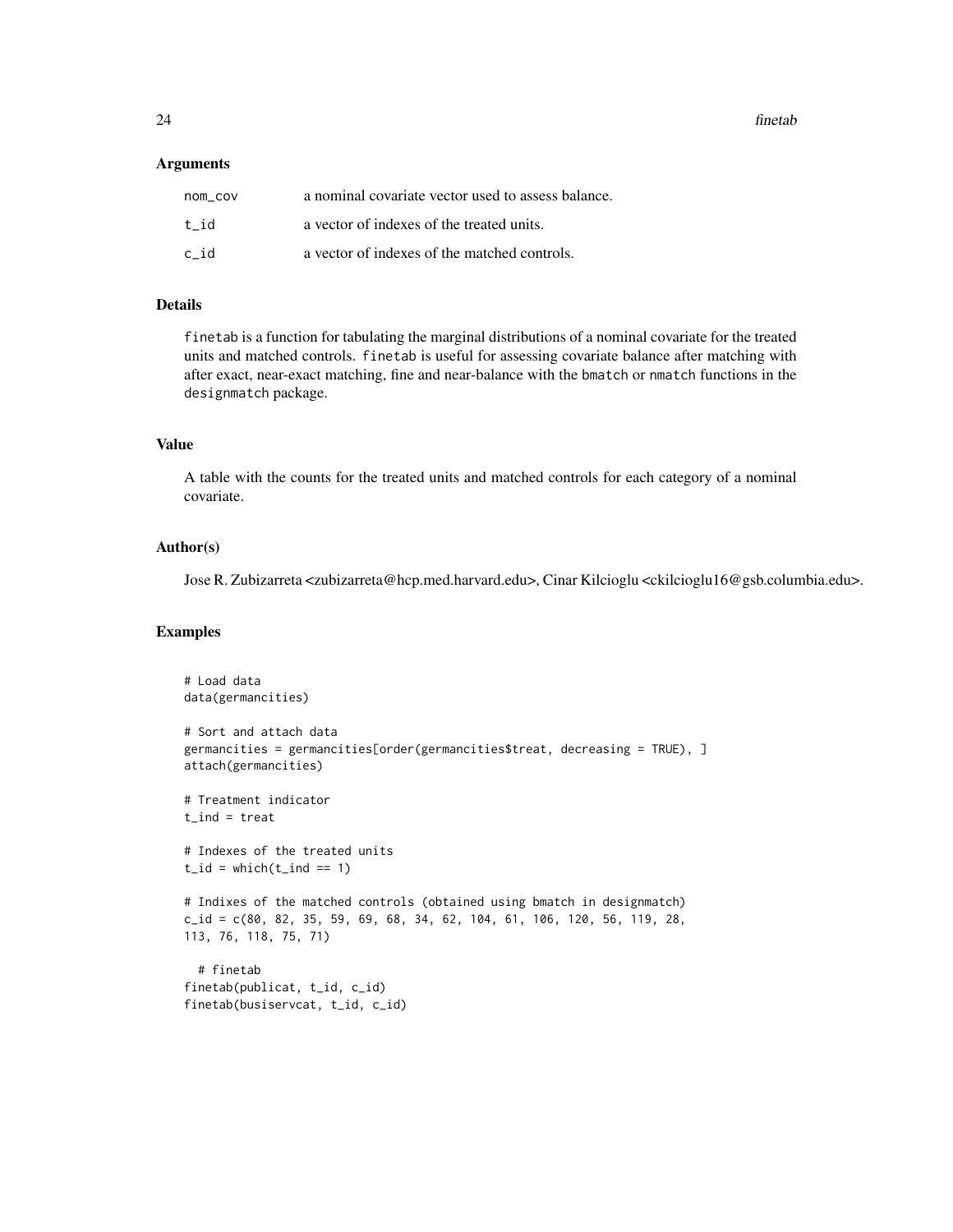<span id="page-24-0"></span>

This is part of the data used by Redding and Sturm (2008) to study the impact of market access on economic development in West German cities after the division of Germany after the Second World War. There are 119 rows corresponding to different cities and 21 columns that stand for different variables. These variables are: one treatment indicator, 15 baseline covariates, and five outcomes. Treated cities are those West German cities within 75 kilometers of the border between East and West Germany after the Second World War (see Redding and Sturm (2008) for details). The complete dataset is available at [http://www.aeaweb.org/articles.php?doi=10.1257/aer.98.5.](http://www.aeaweb.org/articles.php?doi=10.1257/aer.98.5.1766) [1766](http://www.aeaweb.org/articles.php?doi=10.1257/aer.98.5.1766).

# Usage

germancities

#### Format

A data frame with 122 observations corresponding to 20 treated and 102 control cities. The treatment assignment indicator is the first column of the data frame: treat  $(1 = \text{treated}; 0 = \text{control})$ . The next 15 columns are the covariates:

- log2pop, logarithm base 2 of the population in each city in 1939;
- popgrowth 1939, population growth in each city from 1919 to 1939;
- popgrowth3339, population growth in each city from 1919 to 1939;
- emprate, employment rates in each city in 1939;
- indrate, industry rates in each city in 1939;
- rubble, amount of rubble in cubic meters per capita in each city in 1939;
- rubblemiss, missing data indicator for rubble; the missing values were imputed with the mean;
- flats, number of destroyed dwellings in each city in 1939 as a percentage of the stock of dwelling;
- flatsmiss, missing data indicator for flats; the missing values were imputed with the mean;
- refugees, proportion of each city's population that identified themselves as refugees in 1939;
- educat, categories for the employment rates in the educational sector in each city in 1939;
- publicat, categories for the employment rates in the public administration sector in each city in 1939;
- busiservcat, categories for the employment rates in the bussiness services sector in each city in 1939;
- mineralcat, categories for the employment rates in the minerals sector in each city in 1939;
- transcat, categories for the employment rates in the transport sector in each city in 1939.

The last five columns of the data frame are outcomes: pop50, pop60, pop70, pop80 and pop88, the populations in each city in 1950, 1960, 1970, 1980 and 1988, respectively.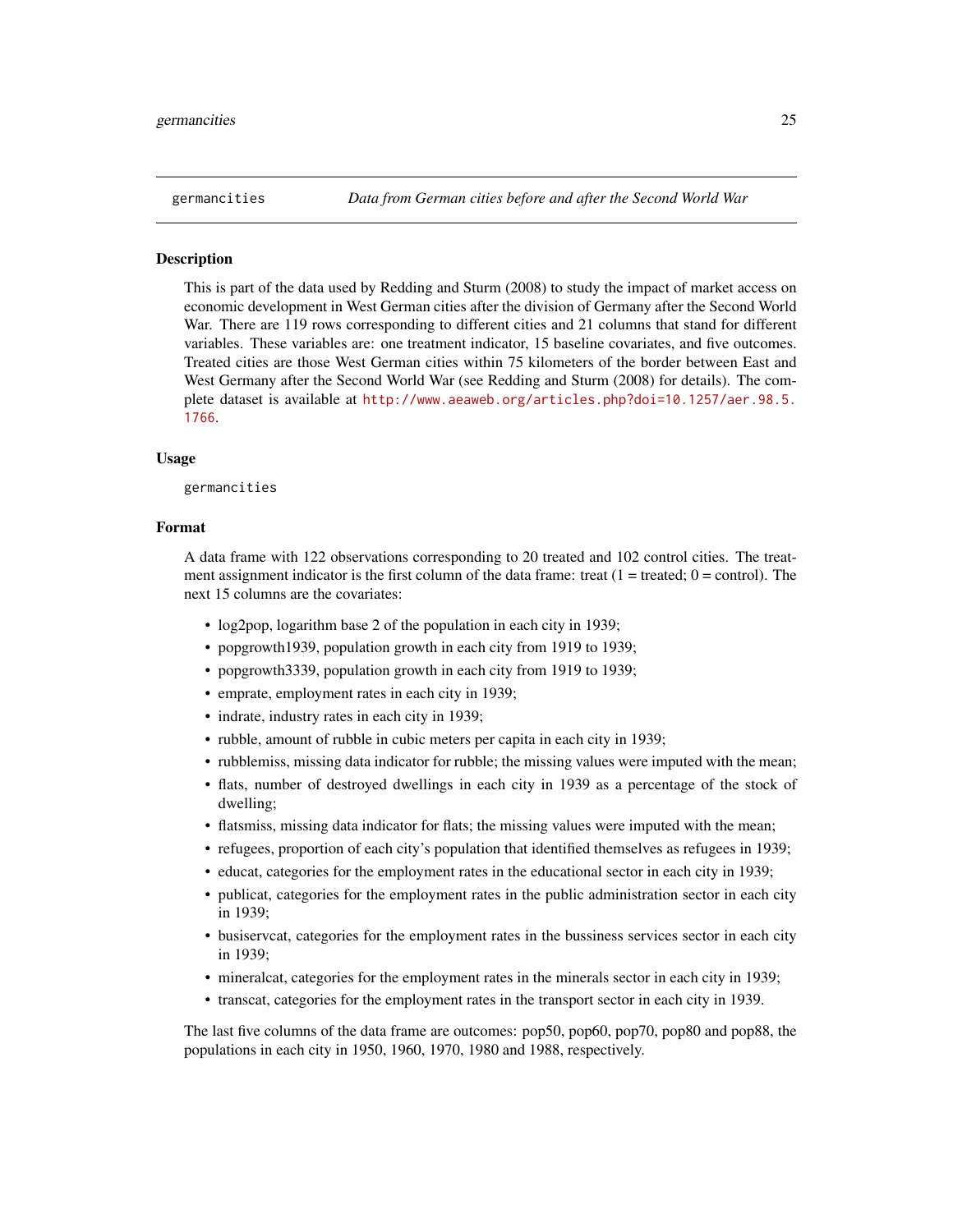# <span id="page-25-0"></span>Source

<http://www.aeaweb.org/articles.php?doi=10.1257/aer.98.5.1766>

#### References

Redding, S. J., and Daniel M. S. (2008), "The Costs of Remoteness: Evidence from German Division and Reunification," *American Economic Review*, 98, 1766-1797.

| Lalonde data set<br>lalonde |
|-----------------------------|
|-----------------------------|

#### **Description**

This is one of the data sets from the National Supported Work Demonstration used by Dehejia and Wahba (1999) to evaluate propensity score matching methods. This and other related data sets are available at <http://users.nber.org/~rdehejia/data/nswdata2.html>.

# Usage

lalonde

# Format

A data frame with 445 observations, corresponding to 185 treated and 260 control subjects, and 10 variables. The treatment assignment indicator is the first variable of the data frame: treatment (1  $=$  treated;  $0 =$  control). The next 7 columns are the covariates:

- age, measured in years;
- education, measured in years;
- black, indicating race (1 if black, 0 otherwise);
- hispanic, indicating race (1 if Hispanic, 0 otherwise);
- married, indicating marital status (1 if married, 0 otherwise);
- nodegree, indicating high school diploma (1 if no degree, 0 otherwise);
- re74, real earnings in 1974;
- re75, real earnings in 1975.

The last variable of the data frame is re78, the real the earnings in 1978.

#### Source

<http://users.nber.org/~rdehejia/data/nswdata2.html>

### References

Dehejia, R., and Wahba, S. (1999), "Causal Effects in Nonexperimental Studies: Reevaluating the Evaluation of Training Programs," *Journal of the American Statistical Association*, 94, 1053-1062.

Lalonde, R. (1986), "Evaluating the Econometric Evaluations of Training Programs," *American Economic Review*, 76, 604-620.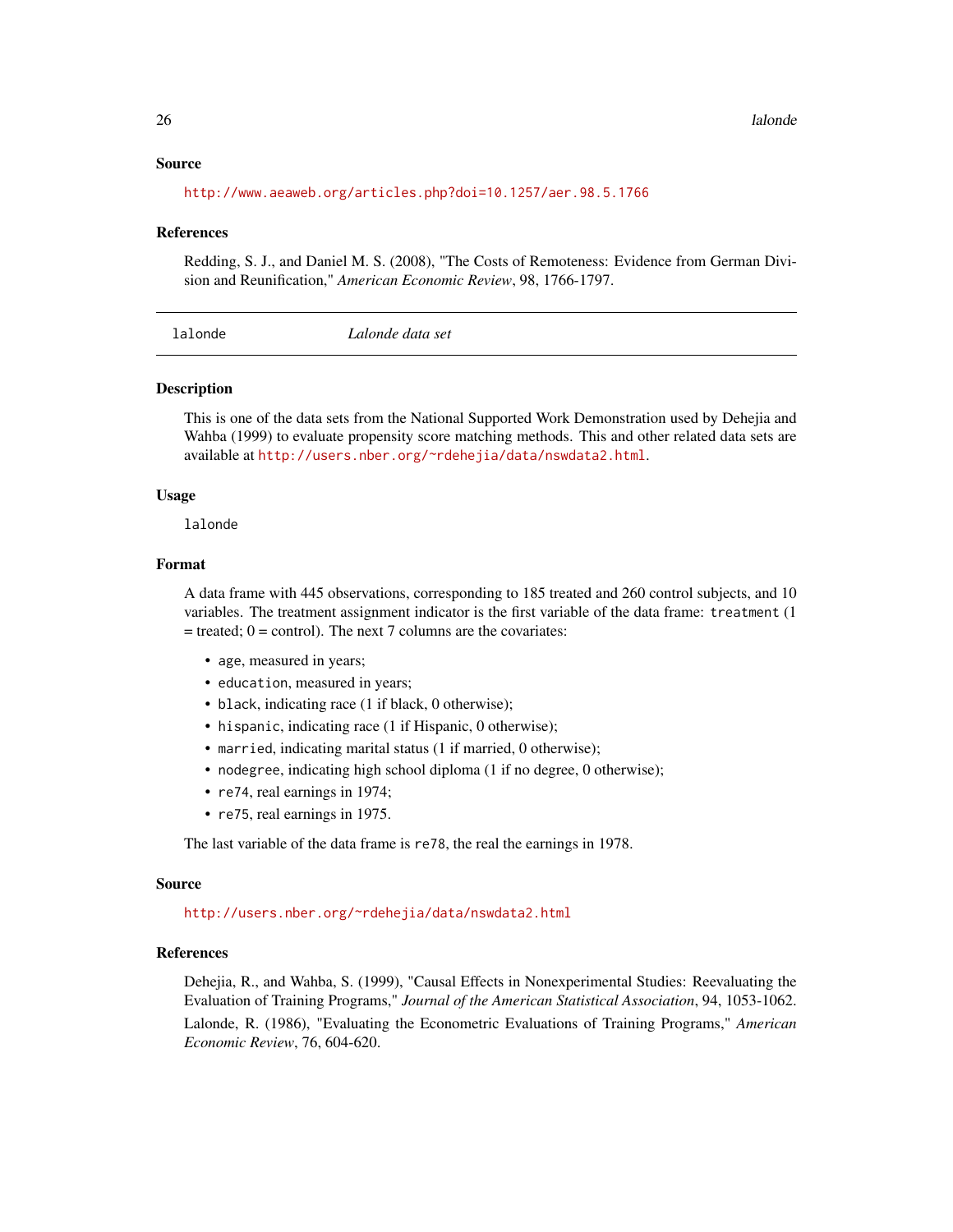<span id="page-26-0"></span>

Function that creates a Love plot for assessing covariate balance after matching.

# Usage

loveplot(X\_mat, t\_id, c\_id, v\_line, legend\_position = "topright")

# Arguments

| X_mat           | matrix of covariates: a matrix of covariates used to assess balance.                                                                                                              |
|-----------------|-----------------------------------------------------------------------------------------------------------------------------------------------------------------------------------|
| t_id            | a vector of indexes of the treated units.                                                                                                                                         |
| c_id            | a vector of indexes of the matched controls.                                                                                                                                      |
| v line          | a scalar defining the location of the vertical line that denotes a satisfactory bal-                                                                                              |
|                 | ance.                                                                                                                                                                             |
| legend_position |                                                                                                                                                                                   |
|                 | a string specifying the position of the legend. The default is topright. Other<br>options are: bottomright, bottom, bottomleft, left, topleft, top, topright,<br>right and center |

# Details

In the spirit of Love (2004), loveplot draws a love plot for assessing covariate balance after matching. Specifically, loveplot plots the absolute standardized differences in means before and after matching for all the covariates specified in X\_mat.

# Author(s)

Jose R. Zubizarreta <zubizarreta@hcp.med.harvard.edu>, Cinar Kilcioglu <ckilcioglu16@gsb.columbia.edu>.

# References

Love, T. (2004), "Graphical Display of Covariate Balance," http://chrp.org/love/JSM2004RoundTableHandout.pdf.

# Examples

```
# Load data
data(germancities)
# Sort and attach data
germancities = germancities[order(germancities$treat, decreasing = TRUE), ]
attach(germancities)
# Treatment indicator
t<sub>l</sub>ind = treat
```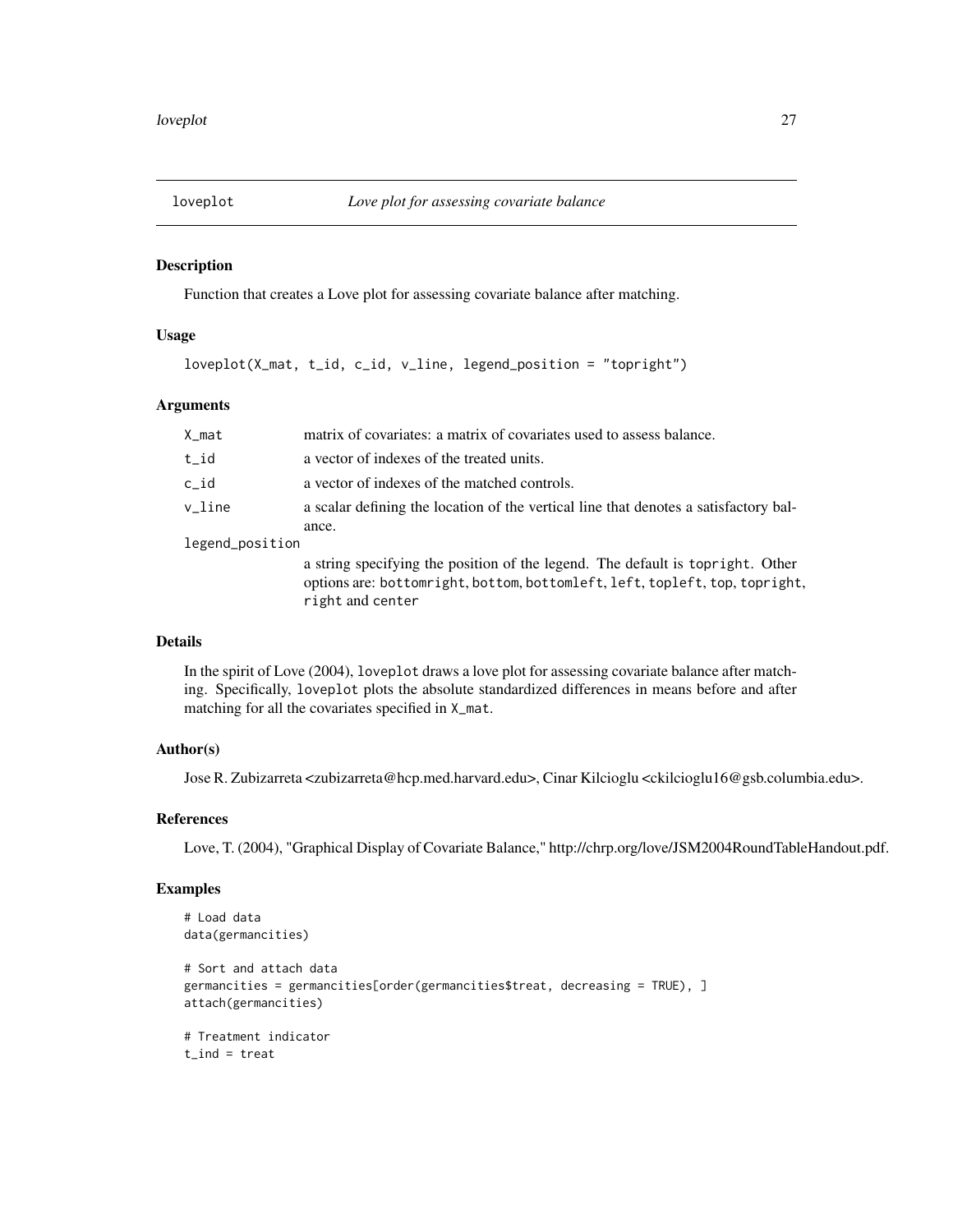```
# Indexes of the treated units
t_id = which(t_id == 1)# Matrix of covariates
X_mat = cbind(log2pop, popgrowth1939, popgrowth3339, emprate, indrate,
rubble, rubblemiss, flats, flatsmiss, refugees)
# Indices of the matched controls (obtained using bmatch in designmatch)
c_id = c(67, 75, 39, 104, 38, 93, 79, 59, 64, 55, 106, 99, 97, 61, 82, 57, 76, 47, 46, 49)
# Vertical line for satisfactory balance
vline = 0.15# loveplot
loveplot(X_mat, t_id, c_id, vline)
```
meantab *Tabulate means of covariates after matching*

# Description

Function for tabulating the means and other basic statistics useful to assess covariate balance after matching.

#### Usage

```
meantab(X_mat, t_ind, t_id, c_id, exact = NULL, digits = 2)
```
#### Arguments

| X_mat  | matrix of covariates: a matrix of covariates used to assess balance.                                                                                                                                                                                                                                                                                                                            |
|--------|-------------------------------------------------------------------------------------------------------------------------------------------------------------------------------------------------------------------------------------------------------------------------------------------------------------------------------------------------------------------------------------------------|
| t_ind  | treatment indicator: a vector of zeros and ones indicating treatment $(1 = \text{treated})$ ;<br>$0 = \text{control}$ .                                                                                                                                                                                                                                                                         |
| t_id   | a vector of indexes of the treated units.                                                                                                                                                                                                                                                                                                                                                       |
| c_id   | a vector of indexes of the matched controls.                                                                                                                                                                                                                                                                                                                                                    |
| exact  | a vector of characters equal to "f" or "w" indicating whether Fisher's exact test or<br>Wilcoxon rank-sum test should be used for binary (or categorical) and continous<br>covariates, respectively. Otherwise, if exact exact = NULL, simple t-tests are<br>used. The default is exact $=$ NULL. If exact $!=$ NULL, the length of exact has<br>to be equal to the number of columns of X_mat. |
| digits | a scalar indicating the number of digits to display in the columns of the table.                                                                                                                                                                                                                                                                                                                |

# Details

meantab is a function for tabulating the means and other basic statistics useful to assess covariate balance after matching.

<span id="page-27-0"></span>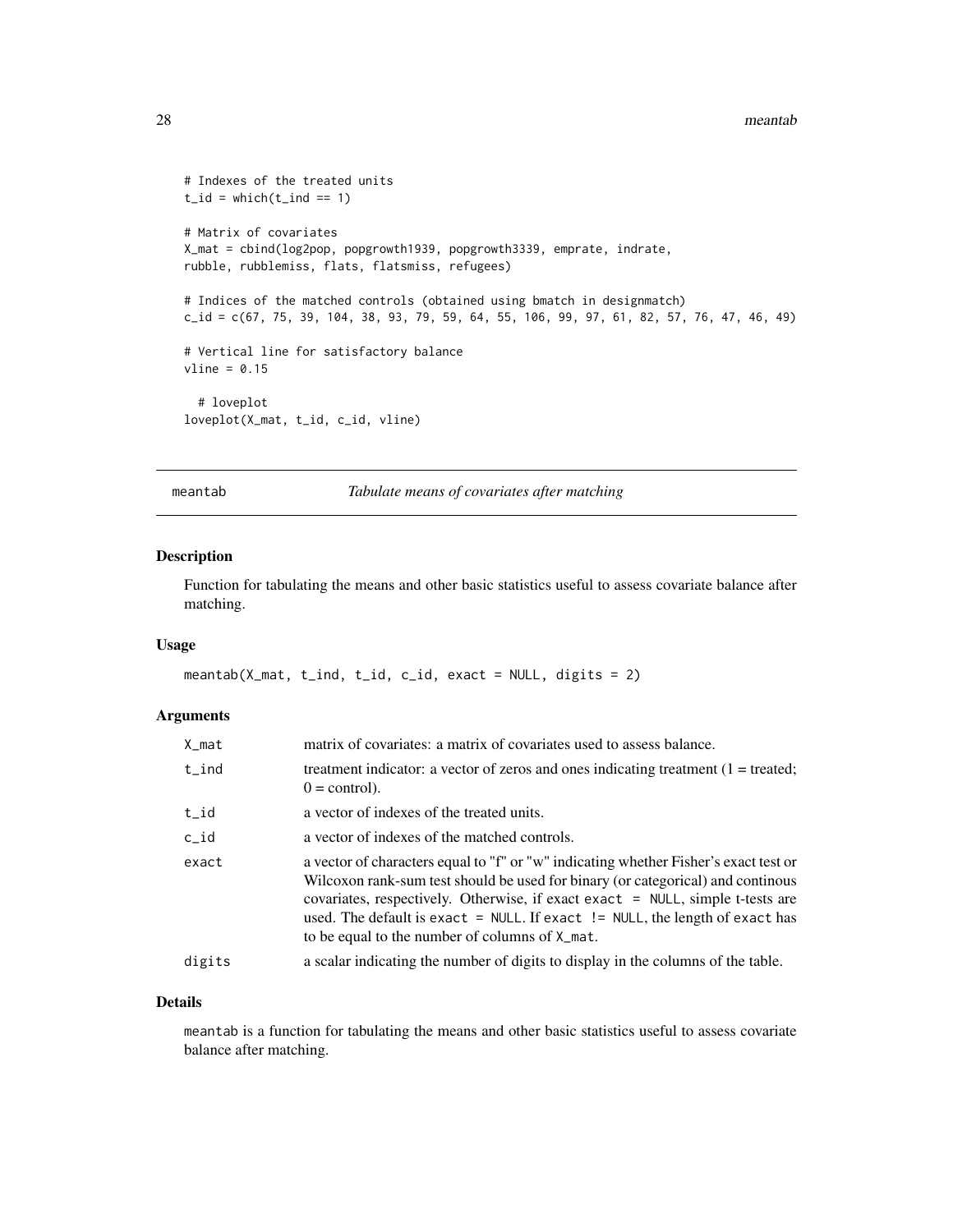#### <span id="page-28-0"></span>nmatch 29

# Value

A table with the following columns:

| Mis     | proportion of missing values for each covariate;                                                                |
|---------|-----------------------------------------------------------------------------------------------------------------|
| Min     | minimum value for each covariate;                                                                               |
| Max     | maximum value for each covariate;                                                                               |
| Mean T  | mean of the treated units for each covariate;                                                                   |
| Mean C  | mean of the matched controls for each covariate;                                                                |
| Std Dif | standardized differences in means after matching for each covariate;                                            |
| P-val   | P-values for t-tests for differences in means between treated units and matched<br>controls for each covariate. |

# Examples

```
# Load data
data(germancities)
# Sort and attach data
germancities = germancities[order(germancities$treat, decreasing = TRUE), ]
attach(germancities)
# Treatment indicator
t<sub>l</sub>ind = treat
# Indexes of the treated units
t_id = which(t_id == 1)# Matrix of covariates
X_mat = cbind(log2pop, popgrowth1939, popgrowth3339, emprate, indrate, rubble,
rubblemiss, flats, flatsmiss, refugees)
# Indices of the matched controls (obtained using bmatch in designmatch)
c_id = c(67, 75, 39, 104, 38, 93, 79, 59, 64, 55, 106, 99, 97, 61, 82, 57,76, 47, 46, 49)
  # meantab
meantab(X_mat, t_ind, t_id, c_id)
# meantab
meantab(X_mat, t_ind, t_id, c_id, exact = c(rep("w", 6), "f", "w", "f", "w"), digits = 3)
```

| nmatch |
|--------|
|--------|

Optimal nonbipartite matching in randomized experiments and obser*vational studies*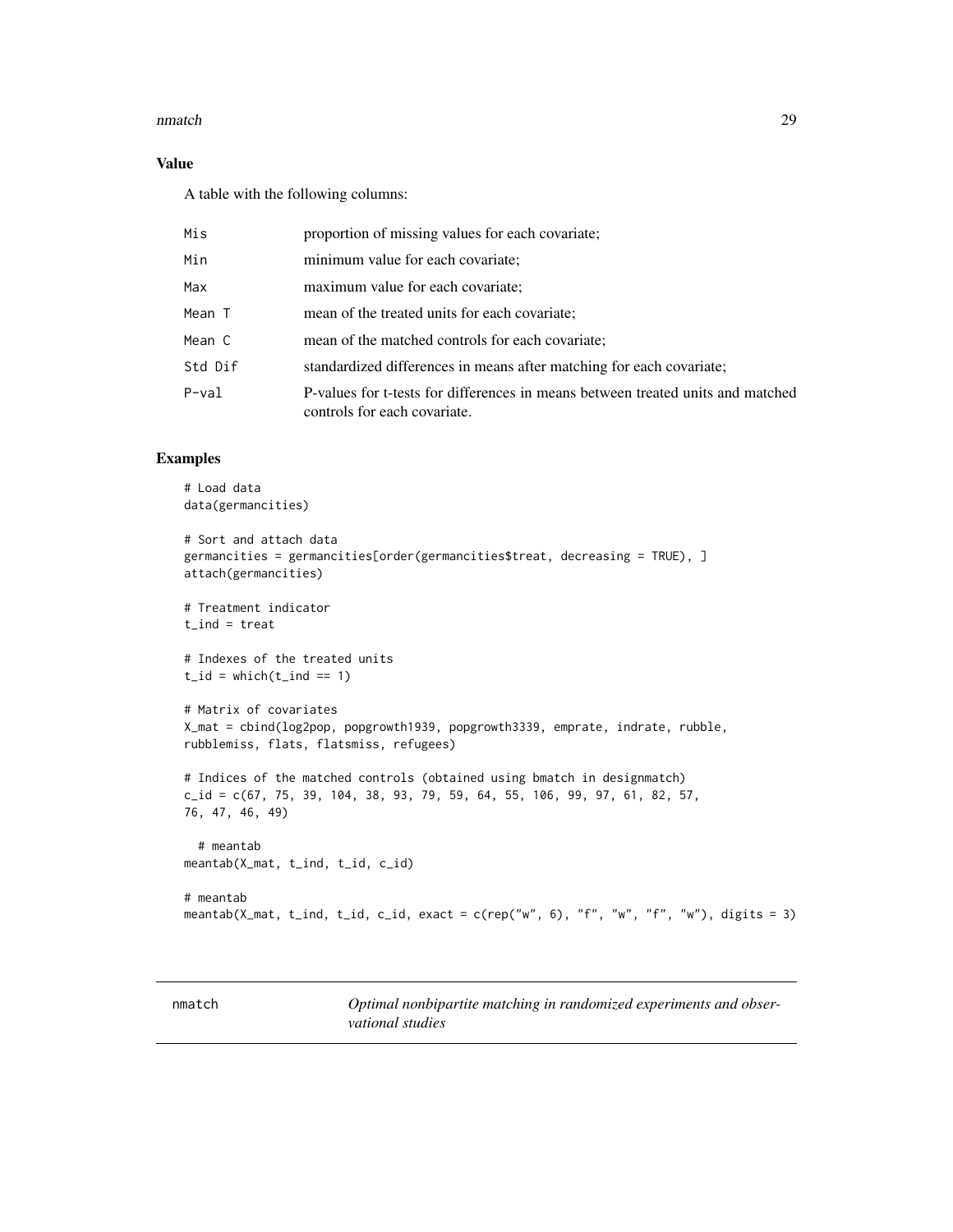Function for optimal nonbipartite matching in randomized experiments and observational studies that directly balances the observed covariates. nmatch allows the user to enforce different forms of covariate balance in the matched samples, such as moment balance (e.g., of means, variances, and correlations), distributional balance (e.g., fine balance, near-fine balance, strength-*k* balancing), and exact matching. Among others, nmatch can be used in the design of randomized experiments for matching before randomization (Greevy et al. 2004, Zou and Zubizarreta 2016), and in observational studies for matching with doses and strengthening an instrumental variable (Baiocchi et al. 2010, Lu et al. 2011).

# Usage

```
nmatch(dist_mat, subset_weight = NULL, total_pairs = NULL, mom = NULL,
      exact = NULL, near_exact = NULL, fine = NULL, near_fine = NULL,
      near = NULL, far = NULL, solver = NULL)
```
# Arguments

| dist_mat      | distance matrix: a matrix of positive distances between units.                                                                                                                                                                                                                                                                                                                                                                                                                                                                                                                                                                                                                                                                                                                                                                                                                                                                                                                                                                                                                                                                                                                                                                                             |
|---------------|------------------------------------------------------------------------------------------------------------------------------------------------------------------------------------------------------------------------------------------------------------------------------------------------------------------------------------------------------------------------------------------------------------------------------------------------------------------------------------------------------------------------------------------------------------------------------------------------------------------------------------------------------------------------------------------------------------------------------------------------------------------------------------------------------------------------------------------------------------------------------------------------------------------------------------------------------------------------------------------------------------------------------------------------------------------------------------------------------------------------------------------------------------------------------------------------------------------------------------------------------------|
| subset_weight | subset matching weight: a scalar that regulates the trade-off between the total<br>sum of distances between matched pairs and the total number of matched pairs.<br>The larger subset_weight, the more importance will be given to the the total<br>number of matched pairs relative to the total sum of distances between matched<br>pairs. See Rosenbaum (2012) and Zubizarreta et al. (2013) for a discussion<br>of this parameter. If subset_weight = NULL, then nmatch will match all the<br>available units, provided it exists a feasible solution exists.                                                                                                                                                                                                                                                                                                                                                                                                                                                                                                                                                                                                                                                                                          |
| total_pairs   | total number of matched pairs: a scalar specifying the number of matched pairs<br>to be obtained. If total_pairs = NULL then no specific number of matched<br>pairs is required before matching.                                                                                                                                                                                                                                                                                                                                                                                                                                                                                                                                                                                                                                                                                                                                                                                                                                                                                                                                                                                                                                                           |
| mom           | moment balance parameters: a list with three arguments,                                                                                                                                                                                                                                                                                                                                                                                                                                                                                                                                                                                                                                                                                                                                                                                                                                                                                                                                                                                                                                                                                                                                                                                                    |
|               | $mom = list(covs = mom_covs, tols = mom_tols, targets = mom_targets).$                                                                                                                                                                                                                                                                                                                                                                                                                                                                                                                                                                                                                                                                                                                                                                                                                                                                                                                                                                                                                                                                                                                                                                                     |
|               | mom covs is a matrix where each column is a covariate whose mean is to be bal-<br>anced. mom_tols is a vector of tolerances for the maximum difference in means<br>for the covariates in mom_covs. mom_targets is a vector of target moments (e.g.,<br>means) of a distribution to be approximated by matching. mom_targets is op-<br>tional, but if mom_covs is specified then mom_tols needs to be specified too. If<br>mom_targets is NULL, then nmatch will match treated and control units so that<br>covariates in mom_covs differ at most by mom_tols. If mom_targets is specified,<br>then nmatch will match treated and control units so that each matched group dif-<br>fers at most by mom_tols units from the respective moments in mom_targets.<br>As a result, the matched groups will differ at most mom_tols $\star$ 2 from each<br>other. Under certain assumptions, mom_targets can be used for constructing a<br>representative matched sample. The lengths of mom_tols and mom_target have<br>to be equal to the number of columns of mom_covs. Note that the columns of<br>mom_covs can be transformations of the original covariates to balance higher<br>order single-dimensional moments like variances and skewness, and multidi- |
|               | mensional moments such as correlations (Zubizarreta 2012).                                                                                                                                                                                                                                                                                                                                                                                                                                                                                                                                                                                                                                                                                                                                                                                                                                                                                                                                                                                                                                                                                                                                                                                                 |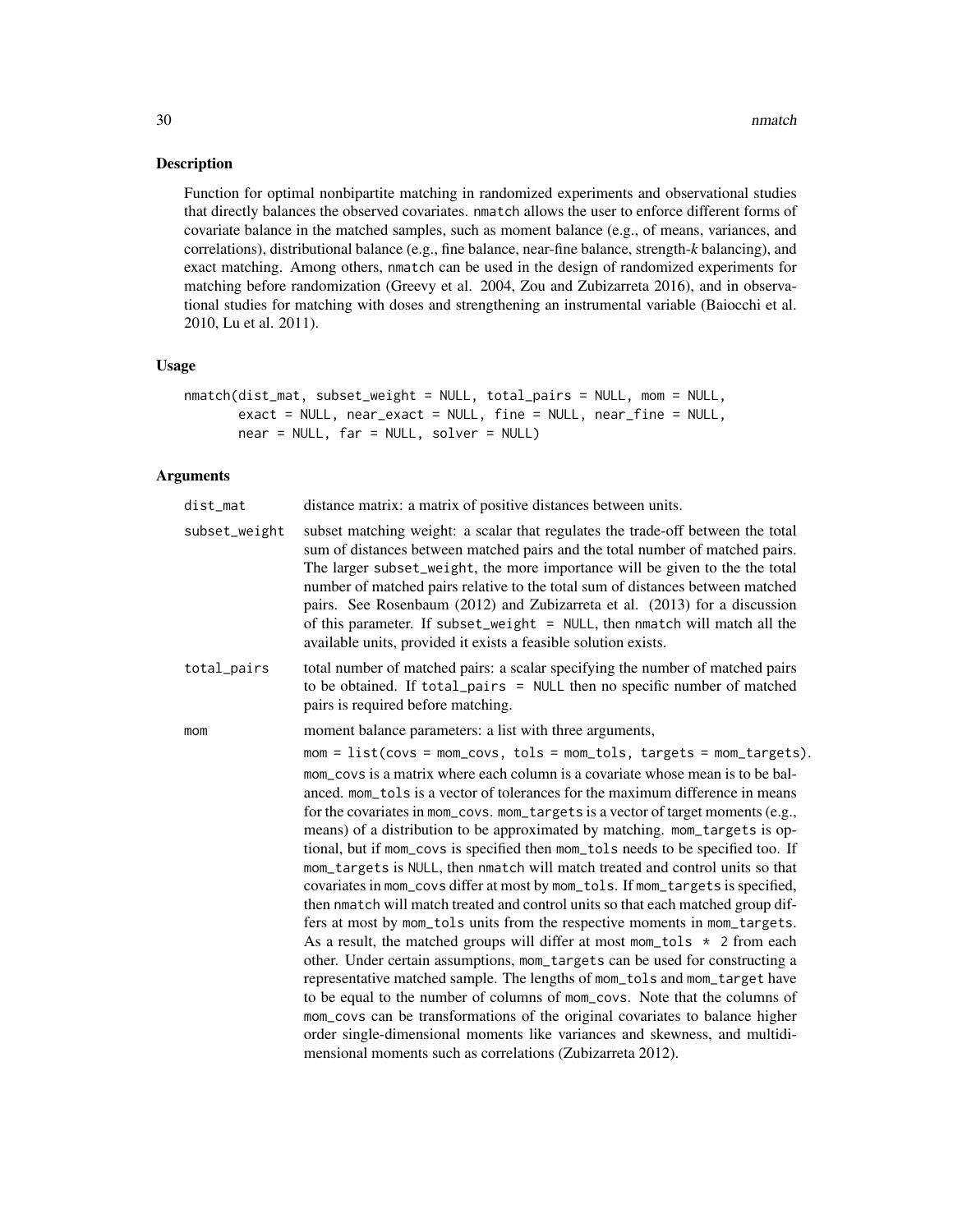#### nmatch 31

| exact      | Exact matching parameters: a list with one argument,                                                                                                                                                                                                                                                                                                                                                                                                                                                                                                                                                                                           |
|------------|------------------------------------------------------------------------------------------------------------------------------------------------------------------------------------------------------------------------------------------------------------------------------------------------------------------------------------------------------------------------------------------------------------------------------------------------------------------------------------------------------------------------------------------------------------------------------------------------------------------------------------------------|
|            | $exact = list(covs = exact_covs),$                                                                                                                                                                                                                                                                                                                                                                                                                                                                                                                                                                                                             |
|            | where exact_covs is a matrix where each column is a nominal covariate for<br>exact matching.                                                                                                                                                                                                                                                                                                                                                                                                                                                                                                                                                   |
| near_exact | Near-exact matching parameters: a list with two arguments,                                                                                                                                                                                                                                                                                                                                                                                                                                                                                                                                                                                     |
|            | near_exact = list(covs = near_exact_covs, devs = near_exact_devs).<br>near_exact_covs are the near-exact matching covariates; specifically, a matrix<br>where each column is a nominal covariate for near-exact matching. near_exact_devs<br>are the maximum deviations from near-exact matching: a vector of scalars defin-<br>ing the maximum deviation allowed from exact matching for the covariates de-<br>fined in near_exact_covs. Note that the length of near_exact_devs has to be<br>equal to the number of columns of near_exact_covs. For detailed expositions                                                                     |
|            | of near-exact matching in the context of bipartite matching, see section 9.2 of<br>Rosenbaum (2010) and Zubizarreta et al. (2011).                                                                                                                                                                                                                                                                                                                                                                                                                                                                                                             |
| fine       | Fine balance parameters: a list with one argument,                                                                                                                                                                                                                                                                                                                                                                                                                                                                                                                                                                                             |
|            | $fine = list(covs = fine_covs),$                                                                                                                                                                                                                                                                                                                                                                                                                                                                                                                                                                                                               |
|            | where fine_covs is a matrix where each column is a nominal covariate for fine<br>balance. Fine balance enforces exact distributional balance on nominal covari-<br>ates, but without constraining treated and control units to be matched within<br>each category of each nominal covariate as in exact matching. See chapter 10 of<br>Rosenbaum (2010) for details.                                                                                                                                                                                                                                                                           |
| near_fine  | Near-fine balance parameters: a list with two arguments,                                                                                                                                                                                                                                                                                                                                                                                                                                                                                                                                                                                       |
|            | near_fine = list(covs = near_fine_covs, devs = near_fine_devs).<br>near_fine_covs is a matrix where each column is a nominal covariate for near-<br>fine matching. near_fine_devs is a vector of scalars defining the maximum<br>deviation allowed from fine balance for the covariates in near_fine_covs. Note<br>that the length of near_fine_devs has to be equal to the number of columns of<br>near_fine_covs. See Yang et al. (2012) for a description of near-fine balance.                                                                                                                                                             |
| near       | Near matching parameters: a list with three arguments,                                                                                                                                                                                                                                                                                                                                                                                                                                                                                                                                                                                         |
|            | $near = list(covs = near_covs, pairs = near_pairs, groups = near_groups).$<br>near_covs is a matrix where each column is a variable for near matching.<br>near_pairs is a vector determining the maximum distance between individual<br>matched pairs for each variable in near_covs. near_groups is a vector defining<br>the maximum average distance (in aggregate) between matched groups for each<br>covariate in near_covs. If near_covs is specified, then either near_pairs,<br>near_covs, or both must be specified as well, and the length of near_pairs<br>and/or near_groups has to be equal to the number of columns of near_covs. |
| far        | Far matching parameters: a list with three arguments,                                                                                                                                                                                                                                                                                                                                                                                                                                                                                                                                                                                          |
|            | $far = list(covs = far_covs, pairs = far_pairs, groups = far_grows).$                                                                                                                                                                                                                                                                                                                                                                                                                                                                                                                                                                          |
|            | far_covs is a matrix where each column is a variable (a covariate or an instru-<br>mental variable) for far matching. far_pairs is a vector determining the min-<br>imum distance between units in a matched pair for each variable in far_covs,<br>and far_groups is a vector defining the minimum average (aggregate) dis-<br>tance between matched groups for each variable in far_covs. If far_covs<br>is specified, then either far_pairs, far_covs, or both, must be specified, and                                                                                                                                                      |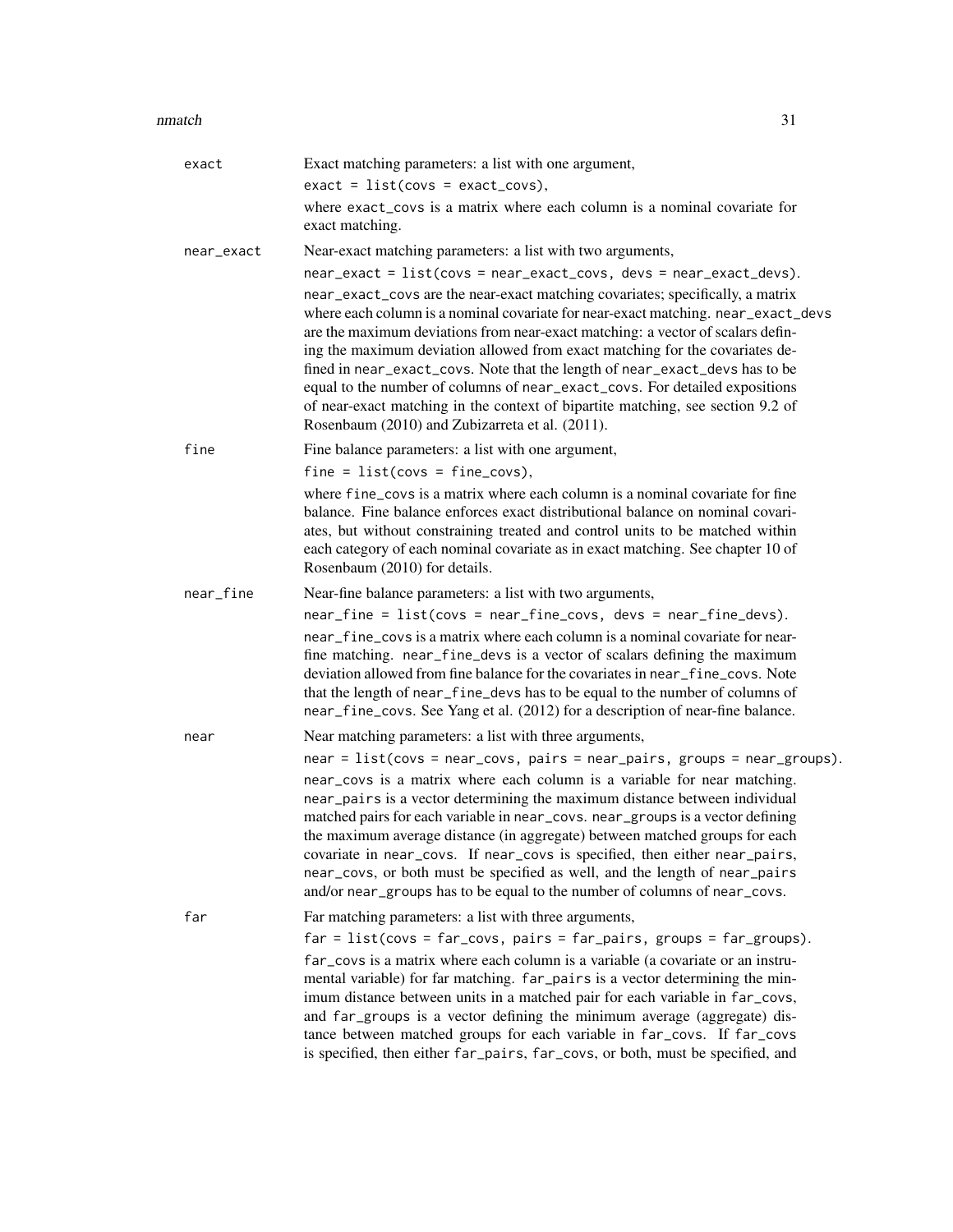|              | the length of far_pairs and/or far_groups has to be equal to the number of<br>columns of far_covs. See Zubizarreta et al. (2013) for strengthening an instru-<br>mental variable with integer programming.                                                                                                                                                                                                                                                                                                                                                                                            |
|--------------|-------------------------------------------------------------------------------------------------------------------------------------------------------------------------------------------------------------------------------------------------------------------------------------------------------------------------------------------------------------------------------------------------------------------------------------------------------------------------------------------------------------------------------------------------------------------------------------------------------|
| solver       | Optimization solver parameters: a list with four objects,                                                                                                                                                                                                                                                                                                                                                                                                                                                                                                                                             |
|              | solver = list(name = name, $t_{max} = t_{max}$ , approximate = 1, round_cplex = 0,<br>$trace_cplex = 0$ ).                                                                                                                                                                                                                                                                                                                                                                                                                                                                                            |
|              | solver is a string that determines the optimization solver to be used. The op-<br>tions are: cplex, glpk, gurobi and symphony. The default solver is glpk with<br>approximate $= 1$ , so that by default an approximate solution is found (see<br>approximate below). For an exact solution, we strongly recommend using<br>cplex or gurobi as they are much faster than the other solvers, but they do<br>require a license (free for academics, but not for people outside universities).<br>Between cplex and gurobi, note that the installation of the gurobi interface<br>for R is much simpler. |
|              | t_max is a scalar with the maximum time limit for finding the matches. This<br>option is specific to cplex and gurobi. If the optimal matches are not found<br>within this time limit, a partial, suboptimal solution is given.                                                                                                                                                                                                                                                                                                                                                                       |
|              | approximate is a scalar that determines the method of solution. If approximate $= 1$<br>(the default), an approximate solution is found via a relaxation of the original<br>integer program. This method of solution is faster than approximate = $\theta$ , but<br>some balancing constraints may be violated to some extent.                                                                                                                                                                                                                                                                        |
|              | round_cplex is binary specific to cplex. round_cplex = $1$ ensures that the<br>solution found is integral by rounding and all the constraints are exactly statis-<br>fied; round_cplex = $\theta$ (the default) encodes there is no rounding which may<br>return slightly infeasible integer solutions.                                                                                                                                                                                                                                                                                               |
|              | trace is a binary specific to cplex and gurobi. trace $= 1$ turns the optimizer<br>output on. The default is trace = $\theta$ .                                                                                                                                                                                                                                                                                                                                                                                                                                                                       |
| <b>Value</b> |                                                                                                                                                                                                                                                                                                                                                                                                                                                                                                                                                                                                       |
|              | A list containing the optimal solution, with the following objects:                                                                                                                                                                                                                                                                                                                                                                                                                                                                                                                                   |
|              | . In the contract of the contract of the contract of the contract of the contract of the contract of the contract of the contract of the contract of the contract of the contract of the contract of the contract of the cont                                                                                                                                                                                                                                                                                                                                                                         |

| $obj\_total$ | value of the objective function at the optimum;                                    |
|--------------|------------------------------------------------------------------------------------|
| obj_dist_mat | value of the total sum of distances term of the objective function at the optimum; |
| id_1         | indexes of the matched units in group 1 at the optimum;                            |
| $id_2$       | indexes of the matched units in group 2 at the optimum;                            |
| group_id     | matched pairs at the optimum;                                                      |
| time         | time elapsed to find the optimal solution.                                         |

# Author(s)

Jose R. Zubizarreta <zubizarreta@hcp.med.harvard.edu>, Cinar Kilcioglu <ckilcioglu16@gsb.columbia.edu>.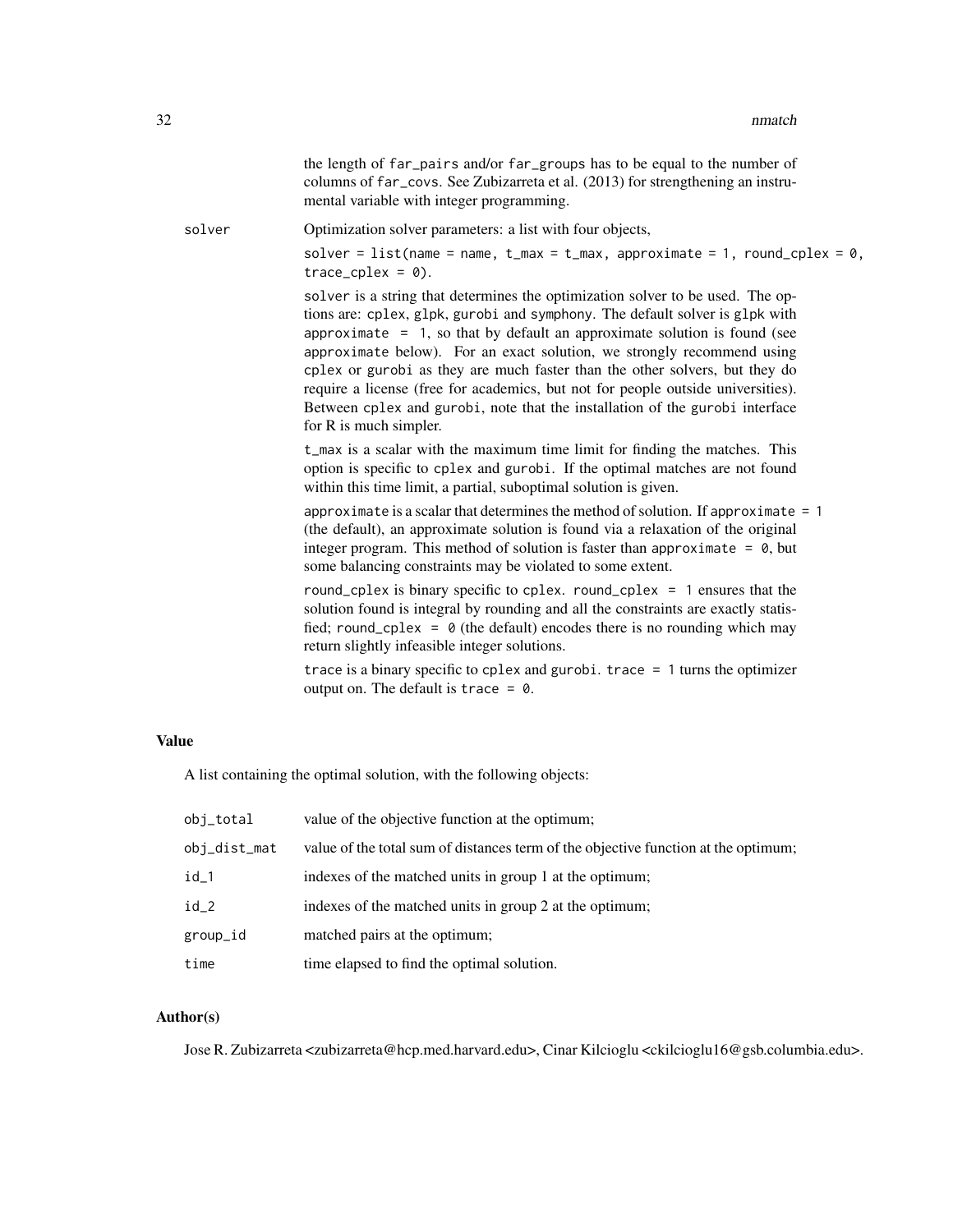#### nmatch 33

#### References

Baiocchi, M., Small, D., Lorch, S. and Rosenbaum, P. R. (2010), "Building a Stronger Instrument in an Observational Study of Perinatal Care for Premature Infants," *Journal of the American Statistical Association*, 105, 1285-1296.

Greevy, R., Lu, B., Silber, J. H., and Rosenbaum, P. R. (2004), "Optimal Multivariate Matching Before Randomization," *Biostatistics*, 5, 263-275.

Lu, B., Greevy, R., Xu, X., and Beck C. (2011), "Optimal Nonbipartite Matching and its Statistical Applications," *The American Statistician*, 65, 21-30.

Rosenbaum, P. R. (2010), *Design of Observational Studies*, Springer.

Rosenbaum, P. R. (2012), "Optimal Matching of an Optimally Chosen Subset in Observa- tional studies," *Journal of Computational and Graphical Statistics*, 21, 57-71.

Yang. F., Zubizarreta, J. R., Small, D. S., Lorch, S. A., and Rosenbaum, P. R. (2014), "Dissonant Conclusions When Testing the Validity of an Instrumental Variable," *The American Statistician*, 68, 253-263.

Zou, J., and Zubizarreta, J. R. (2016), "Covariate Balanced Restricted Randomization: Optimal Designs, Exact Tests, and Asymptotic Results," working paper.

Zubizarreta, J. R., Reinke, C. E., Kelz, R. R., Silber, J. H., and Rosenbaum, P. R. (2011), "Matching for Several Sparse Nominal Variables in a Case-Control Study of Readmission Following Surgery," *The American Statistician*, 65, 229-238.

Zubizarreta, J. R. (2012), "Using Mixed Integer Programming for Matching in an Observational Study of Kidney Failure after Surgery," *Journal of the American Statistical Association*, 107, 1360- 1371.

# Examples

```
# Load and attach data
data(lalonde)
attach(lalonde)
```
################################# # Example: optimal subset matching #################################

# Optimal subset matching pursues two competing goals at # the same time: to minimize the total of distances while # matching as many observations as possible. The trade-off # between these two is regulated by the parameter subset\_weight # (see Rosenbaum 2012 and Zubizarreta et al. 2013 for a discussion). # Here the balance requirements are mean and fine balance for # different covariates. We require 50 pairs to be matched. # Again, the solver used is glpk with the approximate option.

# Matrix of covariates X\_mat = cbind(age, education, black, hispanic, married, nodegree, re74, re75)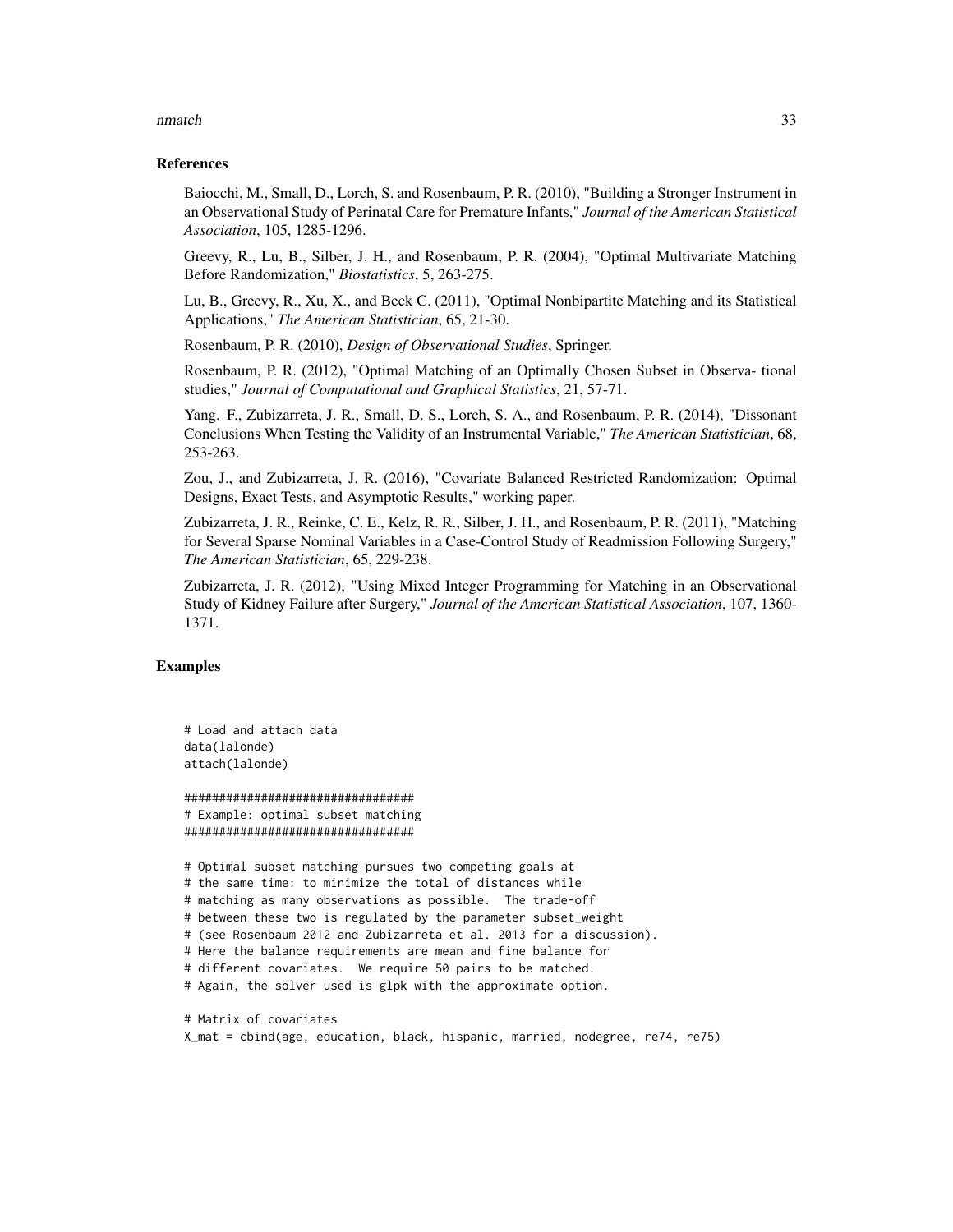#### 34 pairsplot

```
# Distance matrix
dist_mat_covs = round(dist(X_mat, diag = TRUE, upper = TRUE), 1)
dist_mat = as.matrix(dist_mat_covs)
# Subset matching weight
subset_weight = 1
# Total pairs to be matched
total_pairs = 50# Moment balance: constrain differences in means to be at most .1 standard deviations apart
mom_covs = cbind(age, education)
mom\_tols = apply(mom\_covs, 2, sd)*.1mom = list(covs = mom\_covs, tols = mom\_tols)# Solver options
t_{max} = 60*5solver = "glpk"
approximate = 1
solver = list(name = solver, t_{max} = t_{max}, approximate = approximate, round_cplex = 0,
trace_cplex = 0# Match
out = nmatch(dist_mat = dist_mat, subset_weight = subset_weight, total_pairs = total_pairs,
mom = mom, solver = solver)
# Indices of the treated units and matched controls
id_1 = out$id_1id_2 = out$id_2# Assess mean balance
a = apply(mom_covs[id_1, ], 2, mean)b = apply(mom\_covs[id_2, ], 2, mean)tab = round(cbind(a, b, a-b, mom_tols), 2)
colnames(tab) = c("Mean 1", "Mean 2", "Diffs", "Tols")
tab
## Assess fine balance (note here we are getting an approximate solution)
#for (i in 1:ncol(fine_covs)) {
# print(finetab(fine_covs[, i], id_1, id_2))
#}
```
pairsplot *Pairs plot for visualizing matched pairs*

# Description

Function for visualizing matched pairs in two dimensions.

<span id="page-33-0"></span>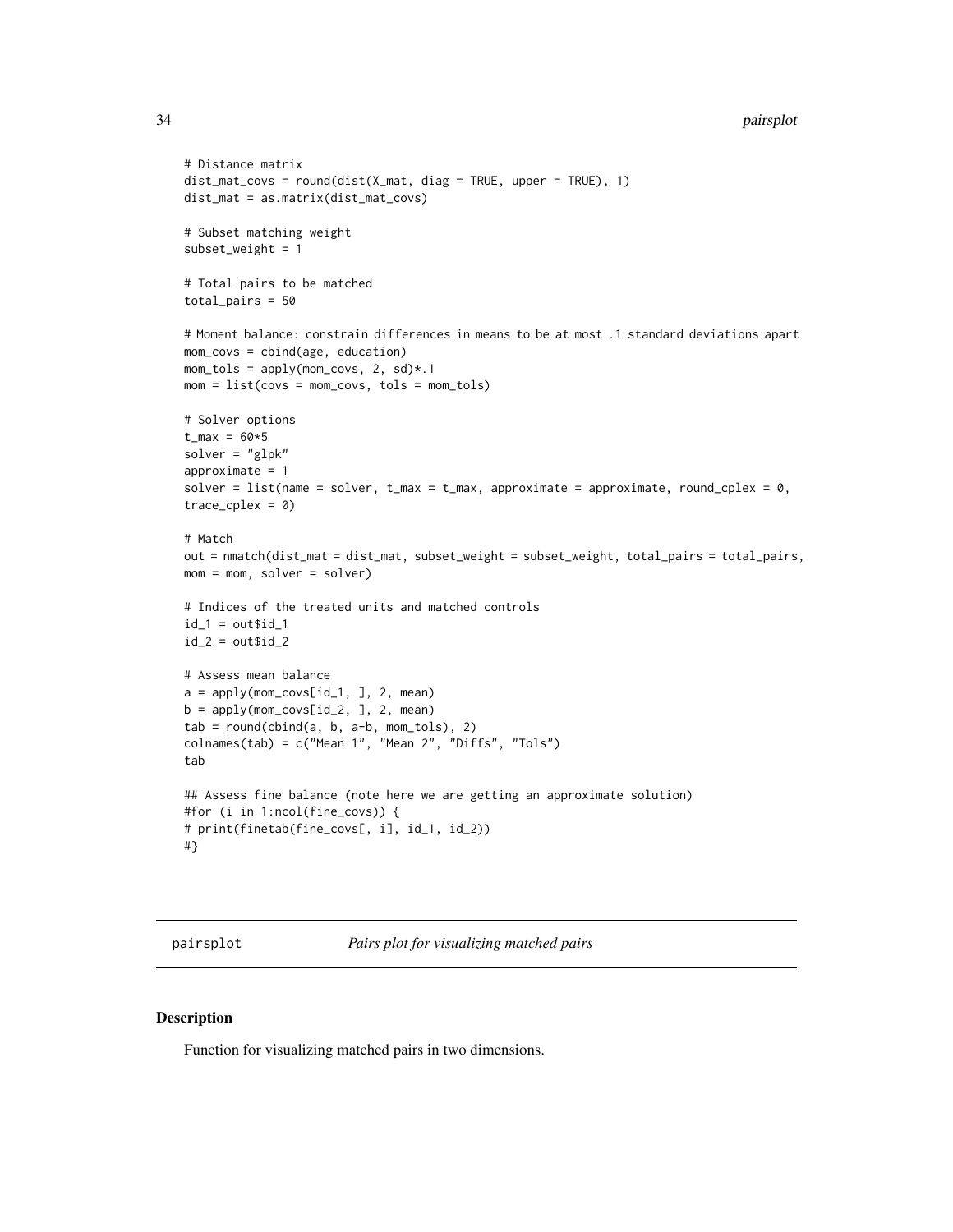#### pairsplot 35

# Usage

pairsplot(cov1, cov2, t\_id, c\_id, xlab, ylab, main)

# Arguments

| cov1 | a vector for the covariate to be plotted on the x axis. |
|------|---------------------------------------------------------|
| cov2 | a vector for the covariate to be plotted on the y axis. |
| t_id | a vector of indexes of the treated units.               |
| c_id | a vector of indexes of the matched controls.            |
| xlab | a string specifying the label of the x axis.            |
| ylab | a string specifying the label of the y axis.            |
| main | a string specifying the main title of the plot.         |

# Details

pairsplot is a function for visualizing matched pairs in two dimensions, usually defined by two of the matching covariates. Matched pairs are connected by line segments. Horizontal and vertical lines show the means of treated units and matched controls for each of the covariates. Among others, pairsplot can be useful for visualizing near/far matches, e.g. when building a stronger instrumental variable (Baiocchi et al., 2010).

#### Author(s)

Jose R. Zubizarreta <zubizarreta@hcp.med.harvard.edu>, Cinar Kilcioglu <ckilcioglu16@gsb.columbia.edu>.

# References

Baiocchi, M., Small, D., Lorch, S. and Rosenbaum, P. R. (2010), "Building a Stronger Instrument in an Observational Study of Perinatal Care for Premature Infants," *Journal of the American Statistical Association*, 105, 1285-1296.

# Examples

# Load data data(germancities)

```
# Sort and attach data
germancities = germancities[order(germancities$treat, decreasing = TRUE), ]
attach(germancities)
```

```
# Treatment indicator
t_ind = treat
```

```
# Indexes of the treated units
t_id = which(t_id == 1)
```

```
# Indices of the matched controls (obtained using bmatch in designmatch)
c_id = c(67, 75, 39, 104, 38, 93, 79, 59, 64, 55, 106, 99, 97, 61, 82,
```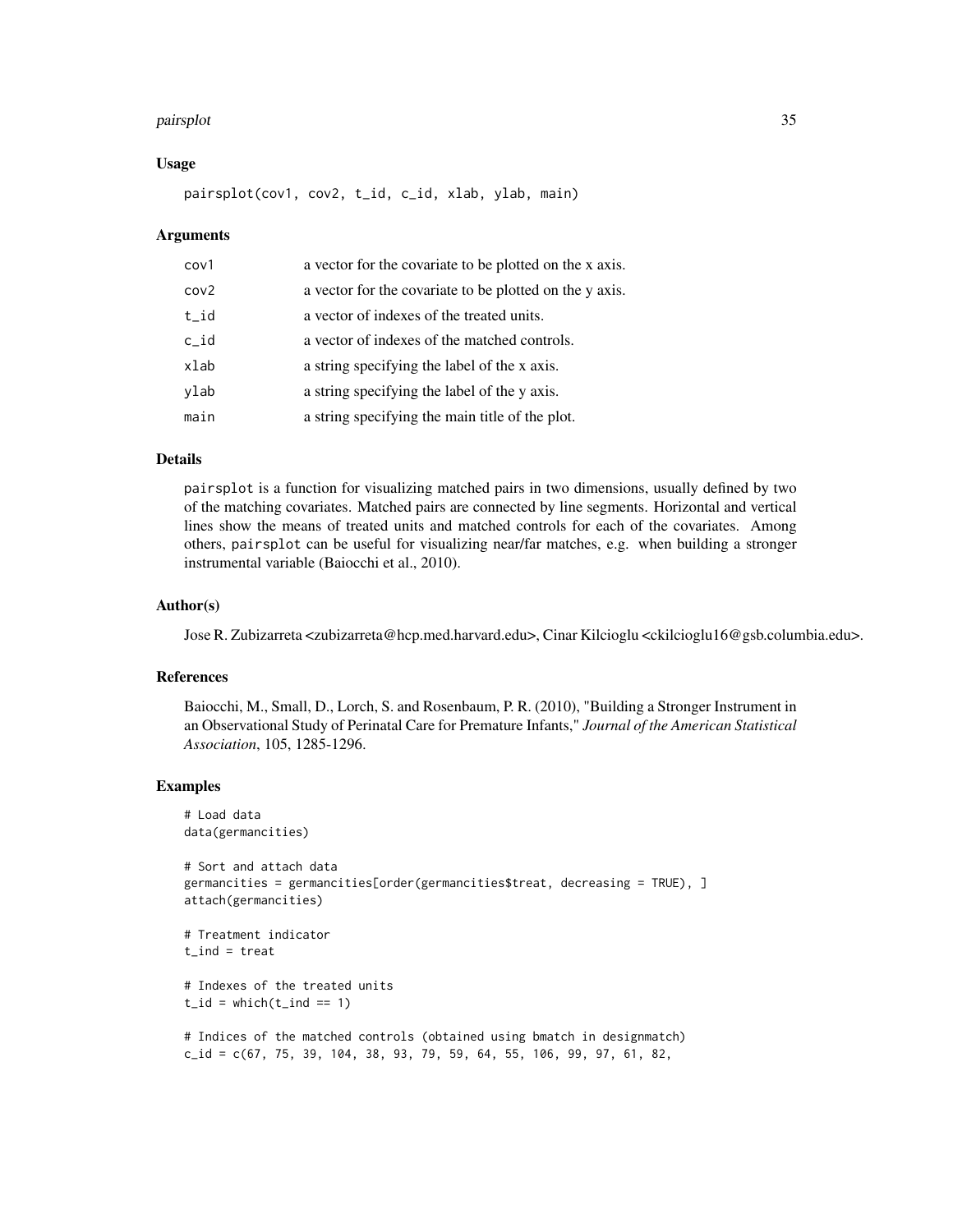#### 36 pairsplot

57, 76, 47, 46, 49) # pairsplot pairsplot(rubble, flats, t\_id, c\_id, "Rubble", "Flats", "")